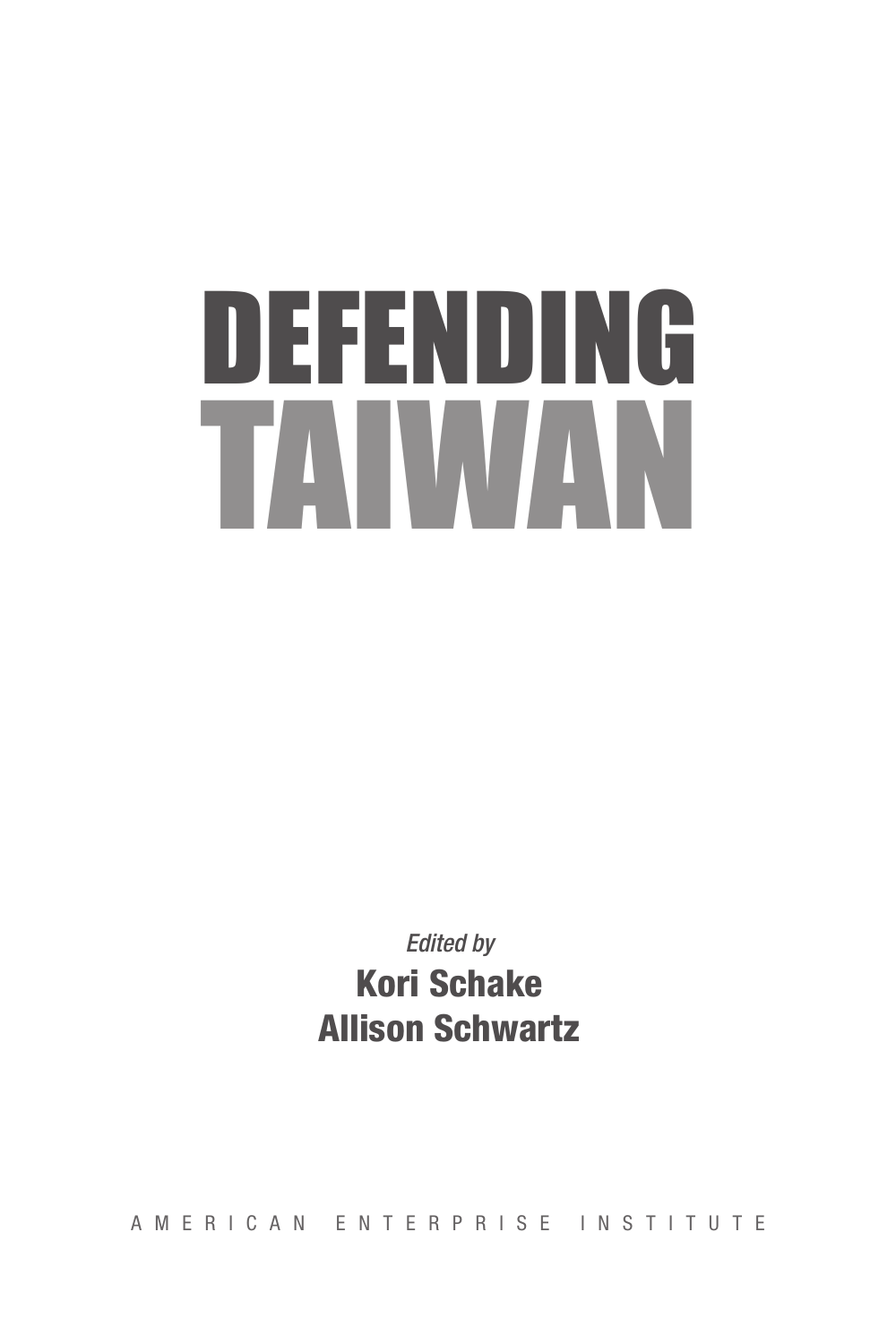© 2022 by the American Enterprise Institute for Public Policy Research. All rights reserved.

The American Enterprise Institute (AEI) is a nonpartisan, nonprofit, 501(c)(3) educational organization and does not take institutional positions on any issues. The views expressed here are those of the author(s).

> American Enterprise Institute 1789 Massachusetts Avenue, NW Washington, DC 20036 www.aei.org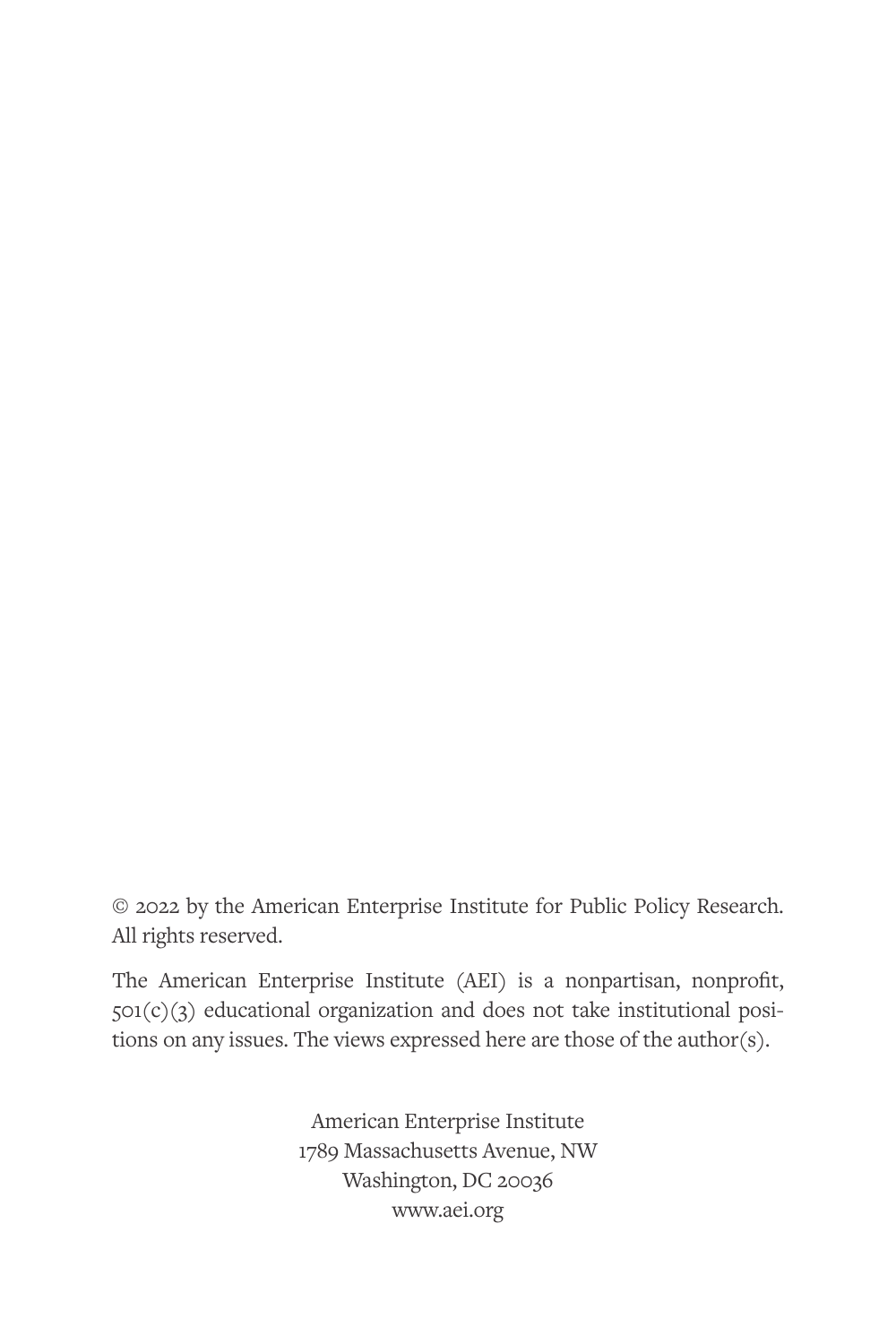### **Contents**

| Kori Schake                                                                                     |
|-------------------------------------------------------------------------------------------------|
|                                                                                                 |
| Michael Rubin                                                                                   |
| Giselle Donnelly                                                                                |
| Gray-Zone Subjugation of Taiwan: A More Acute Risk<br>Elisabeth Braw                            |
| Michael Beckley, Zack Cooper, and Allison Schwartz                                              |
| Getting Ready for a Long War: Why a US-China Fight in<br>Hal Brands and Michael Beckley         |
| Giselle Donnelly                                                                                |
| Olivia Garard                                                                                   |
| Asian Allies and Partners in a Taiwan Contingency:<br>Zack Cooper and Sheena Chestnut Greitens  |
| Is the United States Military Ready to Defend Taiwan?  123<br>Elaine McCusker and Emily Coletta |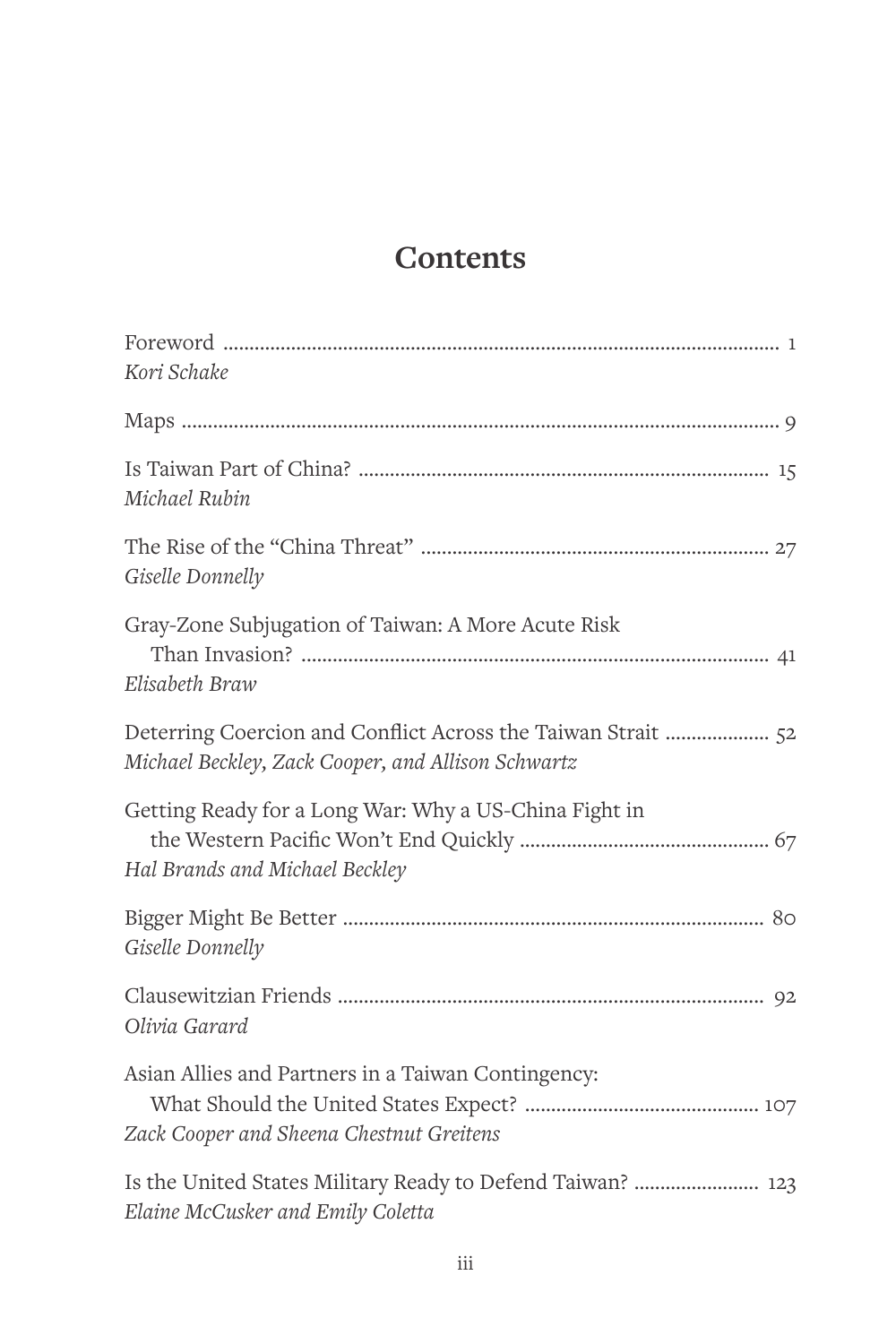| Conventional Deterrence and Taiwan's Independence:                                   |  |
|--------------------------------------------------------------------------------------|--|
|                                                                                      |  |
| Mackenzie Eaglen and John G. Ferrari                                                 |  |
| Klon Kitchen                                                                         |  |
| Deterring War over Taiwan: Some Lessons from Korea and Ukraine 175<br>Paul Wolfowitz |  |
|                                                                                      |  |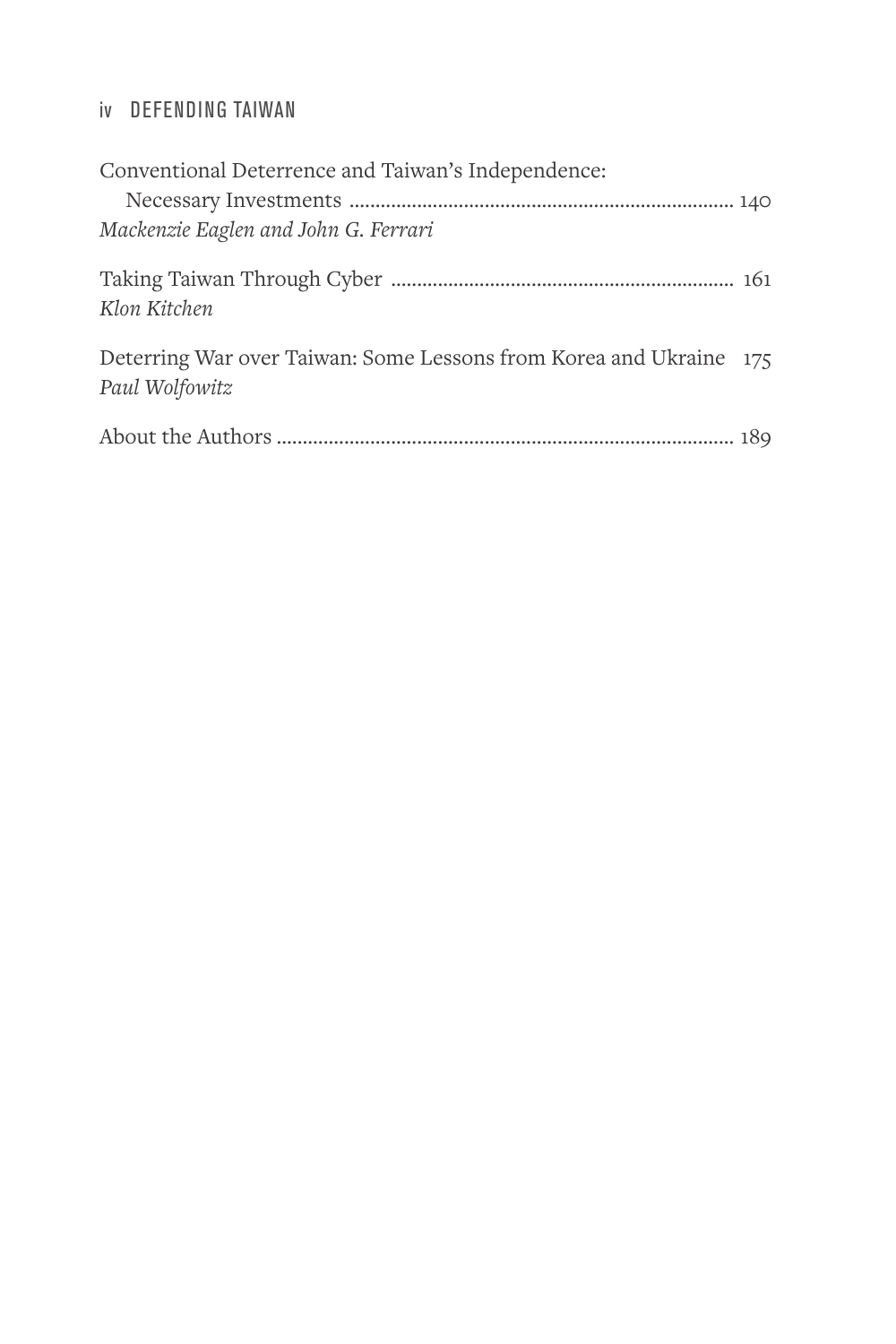## **Asian Allies and Partners in a Taiwan Contingency: What Should the United States Expect?**

#### *ZACK COOPER AND SHEENA CHESTNUT GREITENS*

How would American allies in Asia react to a major contingency between the United States and China, such as a crisis in the Taiwan Strait?<sup>1</sup> Although conflict over Taiwan is not the only crisis scenario in the Indo-Pacific that could implicate the United States and its allies, recent developments have heightened concern about Taiwan specifically.

Tensions over the Taiwan Strait have escalated. Increased numbers of Chinese military aircraft have flown through the southwest corner of the island's air defense identification zone (commonly referred to as an ADIZ), and Chinese state media explicitly frames the increase in military activity around the Strait as an "obvious countermeasure" to joint US-Japan military exercises near Taiwan.<sup>2</sup> In response, the American chargé d'affaires in Canberra, Australia, disclosed in 2021 that the United States and Australia had discussed contingency plans for a military crisis over Taiwan,3 and Japanese media reported that the United States and Japan have established plans for joint operations under similar circumstances.4 Meanwhile, the crisis precipitated by Russia's invasion of Ukraine has raised a host of questions about the options available for US and allied support to Taiwan under a similar conflict scenario in the Indo-Pacific.

Based on what we know today, would America's allies and partners provide support in the event of a military crisis over Taiwan? More importantly, *how* would they do so, and under what constraints or limitations would they do it? These are crucial questions for the United States and its allies and partners across the Indo-Pacific.

Xi Jinping's own statements have led some American analysts to speculate that a serious crisis is around the corner. While Xi has continued to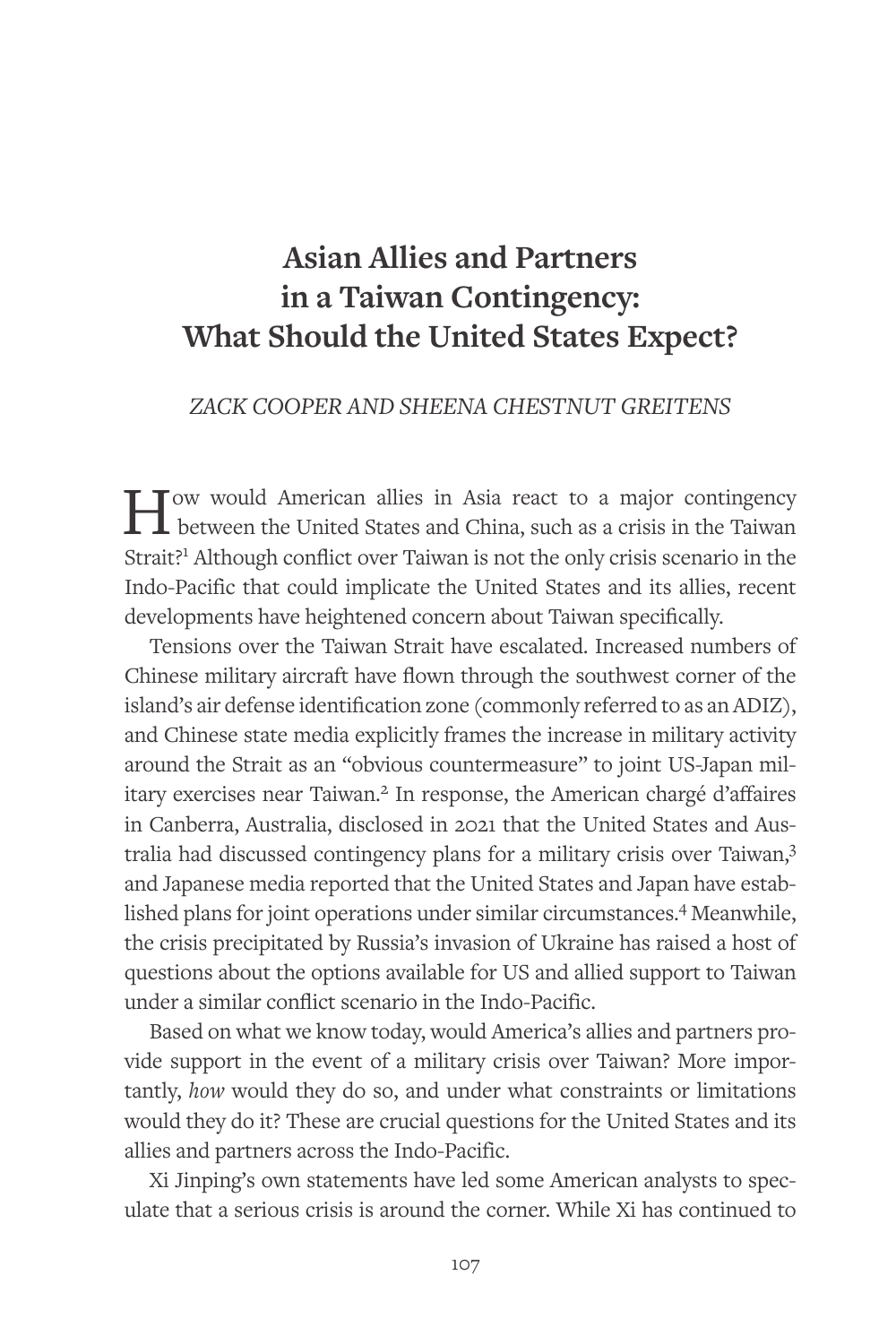use the language of "peaceful reunification," he has also tied unification more closely to the task of national rejuvenation, and he has said (in both 2013 and 2019) that the Taiwan problem cannot be handed down from generation to generation—implying a finite timetable, even if the deadline has never been clearly specified.<sup>5</sup> These circumstances have led American and allied defense planners to think about a range of scenarios that could emerge in the Taiwan Strait and how America's alliances and security partnerships would apply in these different contingencies.

Amid signs of increasing allied coordination, a number of analysts have warned American strategists and defense planners that they should be conservative in their assumptions about allied support and involvement. Former intelligence analyst John Culver, for example, expects "a chilling set of answers if you approached authoritative people in our treaty allies . . . and [asked] them in the event that China attacks Taiwan, will you back our military alliance?"6

Answers from the region itself have not been consistent. For example, although former Australian Defence Minister Peter Dutton said that it was inconceivable Canberra would not back Washington to defend Taiwan in a conflict,7 former Australian officials, such as retired Prime Minister Paul Keating, have pushed back, arguing that Taiwan is not a "vital interest" for Australia.8 And at the subnational level, Japan's Okinawa prefecture has made clear that it opposes some aspects of the Japanese government's shift toward enhanced coordination with the United States on Taiwan.<sup>9</sup> These examples suggest that robust domestic political debates are ongoing in several allied countries.

Detailed thinking on this question is important—and overdue. With no sign that tensions over Taiwan will abate anytime soon, divergent expectations about allied involvement could not only threaten Washington's relationships with key allies but also undermine America's ability to deter a contingency with China in the first place.

#### **Possible Contingency Scenarios**

In a contingency over Taiwan, one can imagine at least four possible scenarios for conflict initiation, each of varying likelihood. In all four scenarios,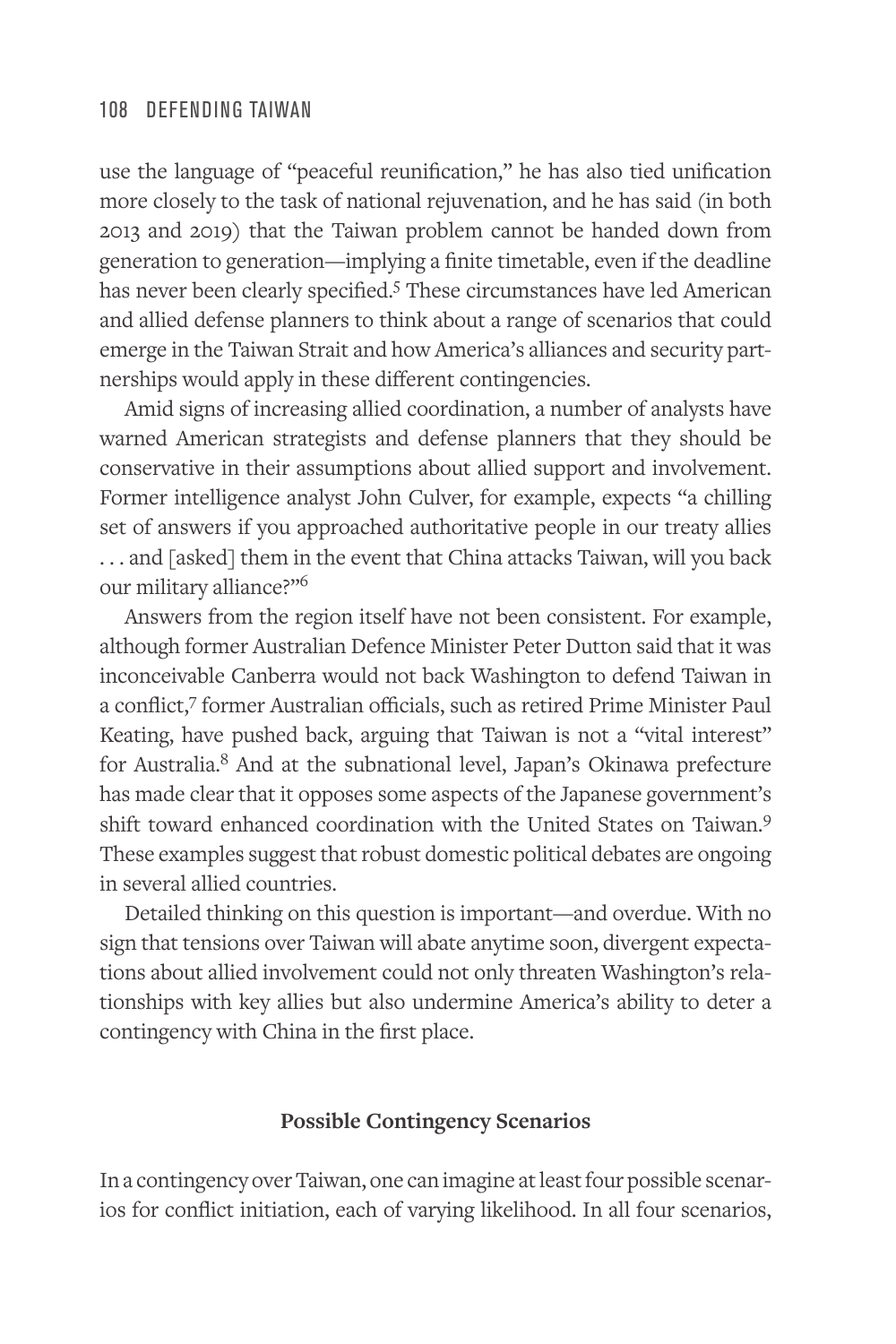Beijing would probably make active efforts in the press and diplomatic forums to blame Taipei for the crisis or conflict, undermining domestic support among US allies in the region. Yet each scenario would create different political dynamics and implications for US allies, especially as the crisis extended over time.

- **Scenario 1.** China directly attacks Taiwan and US and allied forces and bases.
- **Scenario 2.** China directly attacks Taiwan but not US or allied forces and bases.
- **Scenario 3.** China directly attacks Taiwan and US forces but not those of US allies.
- **Scenario 4.** China coerces or pressures Taiwan but avoids targeting US or allied forces and bases.

In the first and most escalatory scenario, Beijing could attempt to invade Taiwan outright while launching first strikes against US forces in the region, including strikes on US bases in allied countries and potentially strikes on allied facilities, even if US forces are not present. Given the current basing locations of American forces in the region, this scenario would be most likely to result in Japan and perhaps the Philippines being forced immediately into an undesired contingency, but Australia, some Pacific islands, and South Korea could also be implicated.

Depending on the circumstances leading to the initiation of conflict, US allies may have little warning, meaning they could suddenly become participants in a contingency for which they are neither politically nor operationally prepared. Military and political responses would have to be carried out at rapid tempo under high pressure, as would any attempt at coordination with the United States or other international players.

In the second scenario, Beijing could attempt to invade Taiwan but avoid attacking both US forces and bases in the region and those of all US allies. This scenario presents Beijing with distinct military risks, as it leaves assets available closer to Taiwan for a US and allied response and diminishes the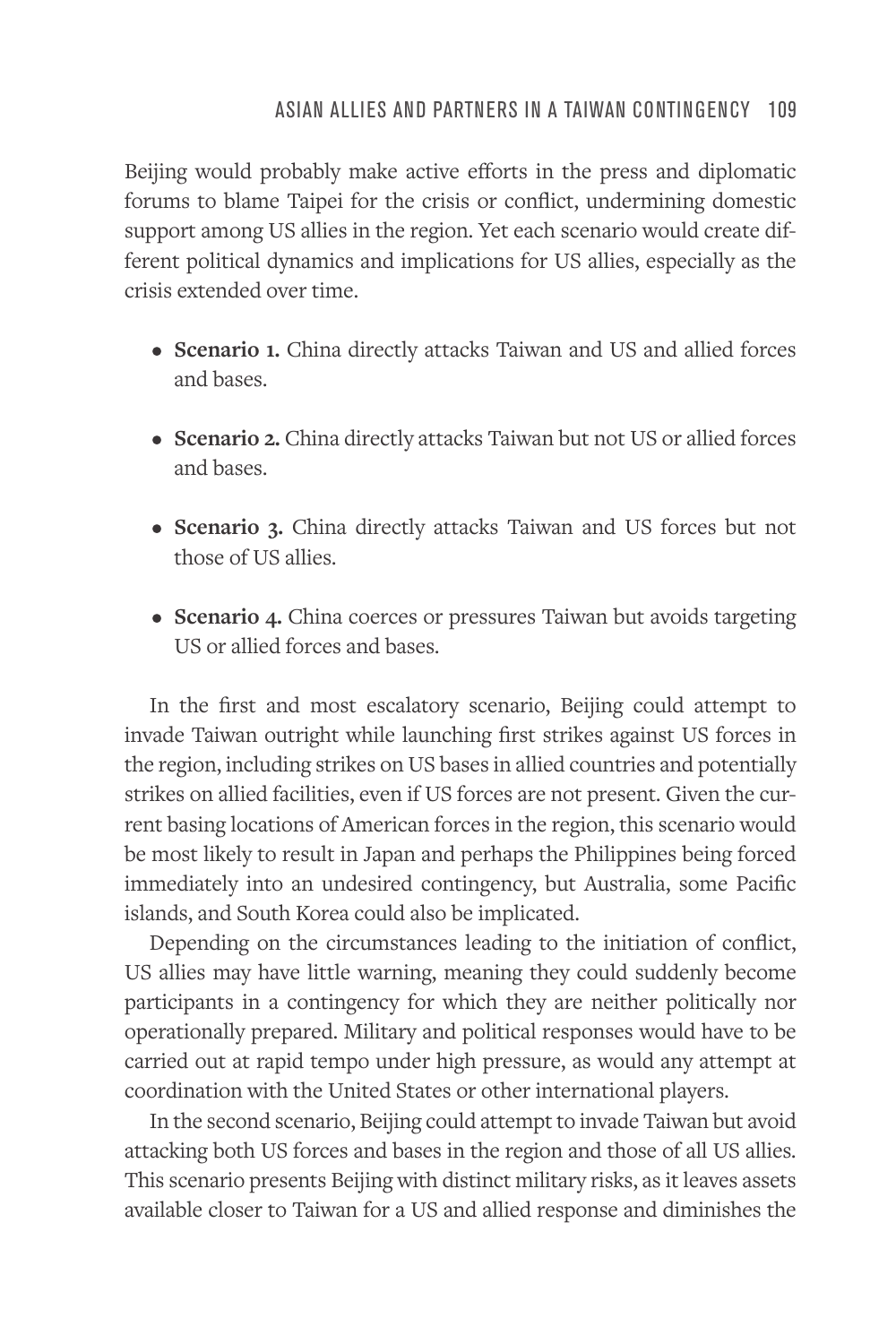"tyranny of distance" that American planners often reference as a disadvantage in attempting to surge US forces across the western Pacific.

However, it also comes with political benefits for Beijing: Chinese leaders may well bank on the United States's and allied countries' reluctance to get dragged into a costly and potentially casualty-intensive shooting war—and on domestic politics to slow or constrain their provision of active military support while leaders and publics weigh various options for intervention. Depending on the time frame in which Beijing judges it could carry out an invasion, the political benefits of this approach might outweigh the military disadvantages in the minds of the Chinese leadership.

In the third scenario, Beijing could consider striking US forces or bases in the region but avoid hitting US allies directly, in an effort to split Washington from its key regional allies. (This is actually a spectrum of options in itself, because Beijing could strike US forces at sea or outside allied territory, or it could strike only US bases on allied territory but not the facilities of US allies themselves.) In this category of scenarios, America's allies would be deciding whether to intervene in a cross-Strait conflict that they have not yet been directly implicated in, rather than responding to a direct attack on their own forces and personnel. Whether US allies invoke US treaty commitments for their own defense, of course, could also shape the level and speed of Washington's response.

Under this scenario, we expect that Chinese media and diplomats would probably portray their restraint as an attempt to limit horizontal escalation of the conflict and shift blame solely to the United States and/or Taiwan. The effect of this shift could be to slow or complicate allied responses to the emergence of a crisis and to inhibit allied coordination in the early period of an unfolding contingency.

The fourth scenario, and perhaps the most likely, could be even more difficult from a coalition-building perspective. Beijing might seek to coerce Taiwan without invading—opting instead for some combination of an embargo, the seizure of remote islands, cyberattacks, and limited strikes short of a full invasion. In this case, the United States would have to calibrate its own actions while attempting to coordinate a regional response.

In this scenario, allied willingness to get involved would likely depend largely on perceptions of risk. If allied countries see more-limited applications of force by Beijing as signaling reduced commitment to the conflict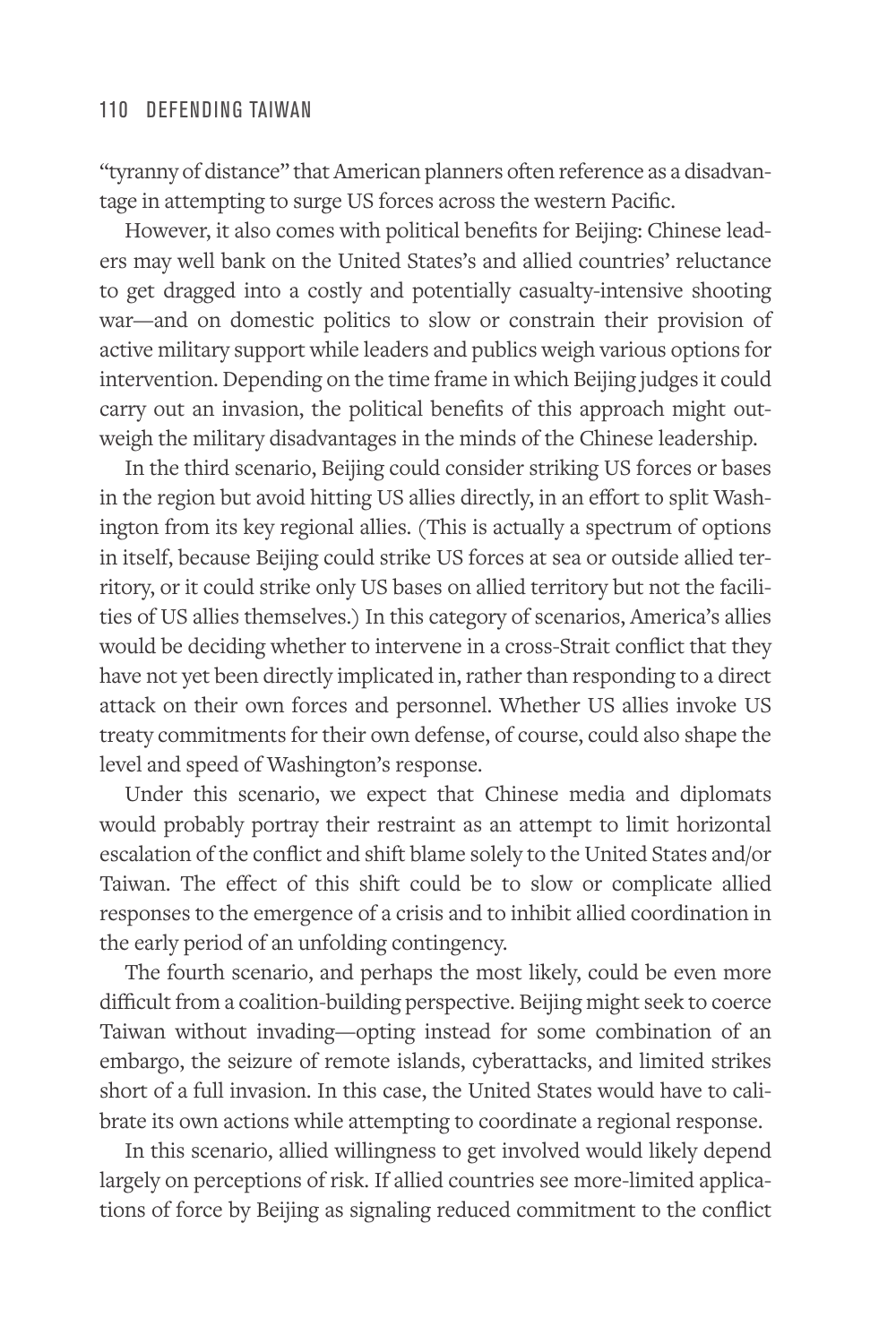on China's part and indicating a lower risk of casualties, that perception might make them more willing to participate. On the other hand, a more limited scenario might incline allies in the region to view their own contributions as less necessary; if there is disagreement among allies over the necessity of participation and basing permissions, then coordination could prove particularly challenging. The end result could leave the United States with a smaller regional coalition, fewer access points, and uncertain political footing in the Indo-Pacific during a conflict that might become protracted and economically damaging to all countries in the region.

#### **Allied Perceptions of Contingencies and Planning**

In the scenarios involving a direct invasion, the allies most likely to contribute forces would be Japan and Australia. They would likely desire more-defensive roles, acting as the alliance's shields rather than its spears.10 They might allow US basing access, but this would be a politically fraught decision, particularly if US and allied forces were not targeted in an initial strike.

As noted at the beginning of this chapter, the United States has engaged in active discussions and contingency planning for a military crisis over Taiwan with counterparts in Australia and Japan,<sup>11</sup> and some recent articles have called for preparations around a Taiwan Strait conflict to become "a major priority for the U.S.-Japan alliance . . . driv[ing] force posture, procurement, and bilateral operational planning and exercises."12 Although these discussions date back decades, in many senses they are still in the early stages, and publics in both the United States and allied countries are not yet familiar with likely contingencies and escalation possibilities.13

While the ground has undoubtedly shifted toward greater consultation on these issues, the United States must not overestimate the extent or stability of evolutions in thinking across the capitals of its allies and partners. Discussions of these issues are likely to remain difficult in both Tokyo and Canberra. Jeffrey Hornung notes that

Japan expects that the United States will consult with it prior to conducting combat operations to obtain Japan's consent if the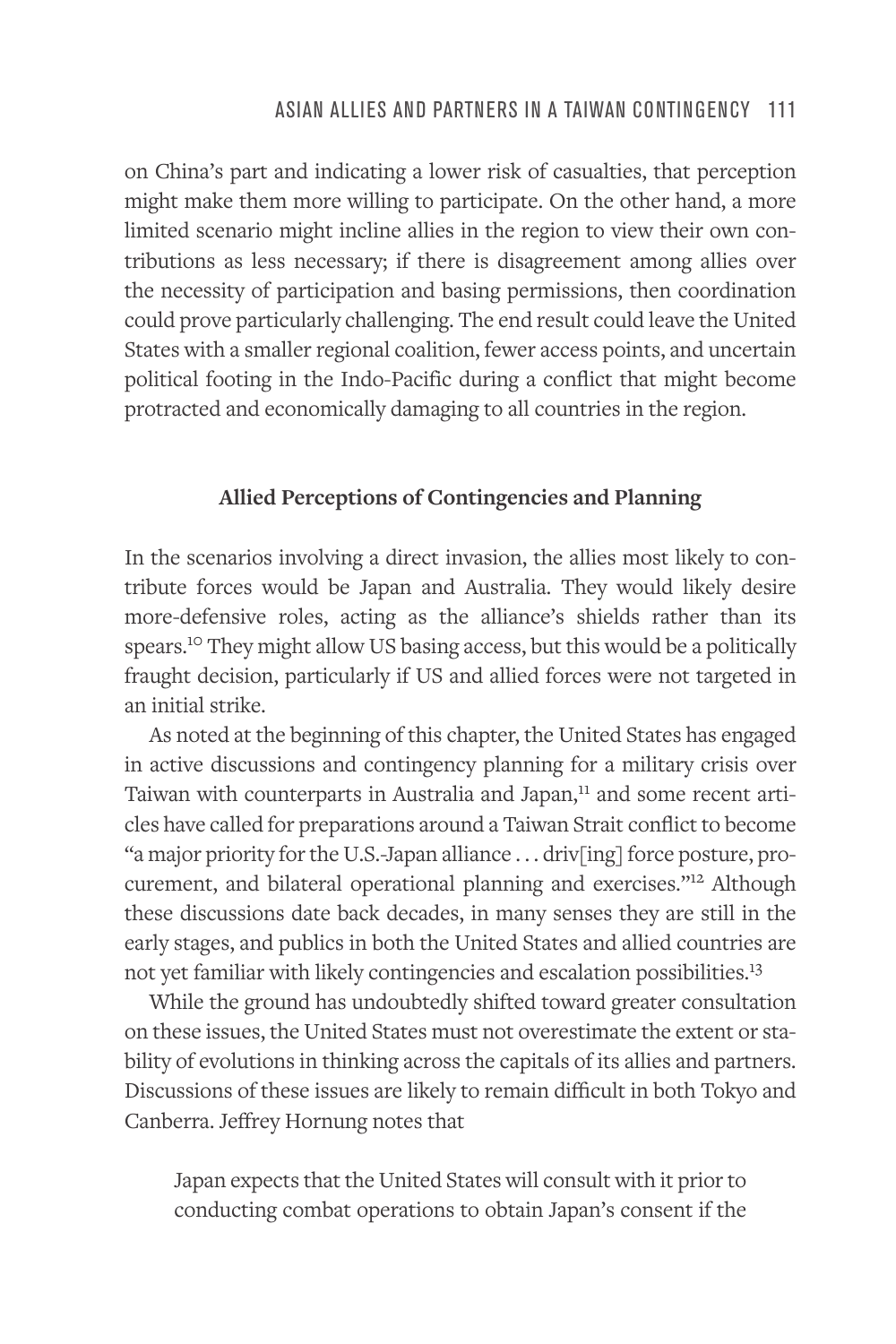United States is considering using its bases in Japan to engage in armed conflict with another country when Japan itself is not a party to that conflict.<sup>14</sup>

And while some experts see Japan's policy shifts on Taiwan as dramatic and far-reaching, 15 other analysts take a more conservative view of these developments<sup>16</sup> or argue that growing alignment on Taiwan has not removed underlying disagreements about how to respond in terms of defense procurement and planning.17 Meanwhile, despite strong statements of support from current Australian defense officials, other observers have pushed back, including Natasha Kassam and Richard McGregor, who argue that "Australia has no interest, or indeed ability, to be a decisive player in the Taiwan dispute."18

Other allies—namely the Philippines, South Korea, and Thailand would be even less likely to commit their forces to engage in an Americanled coalition. Although these countries—and partners such as Singapore might allow basing access under certain circumstances, this would likely come with severe limitations.

For example, Seoul might be reluctant to do anything that could widen the conflict or open a second contingency involving the Korean Peninsula. Moreover, it would want to reserve its own forces for a peninsula-specific contingency (either related to Taiwan itself or emerging from Pyongyang's willingness to take advantage of an unfolding crisis elsewhere in the region).<sup>19</sup> The United States and South Korea would first have to agree on whether it makes more sense for Seoul to pursue a substantial contribution to allied efforts vis-à-vis Taiwan or whether South Korea's energy would be best focused on securing the peninsula, freeing US forces to focus elsewhere. Even if they agree on the latter option, discussions on basing access and facilities use will still be necessary.

Seoul's peacetime willingness to engage in consultations with the United States regarding Taiwan has been inhibited by South Korean leaders' fear of antagonizing Beijing and thereby undermining pursuit of unification on the Korean Peninsula.20 One Korean analysis notes that a request from Washington for Seoul to participate in a freedom of navigation operation or a military conflict with China would put South Korea in a "compromising position," in which Seoul will have to "reach an agreement with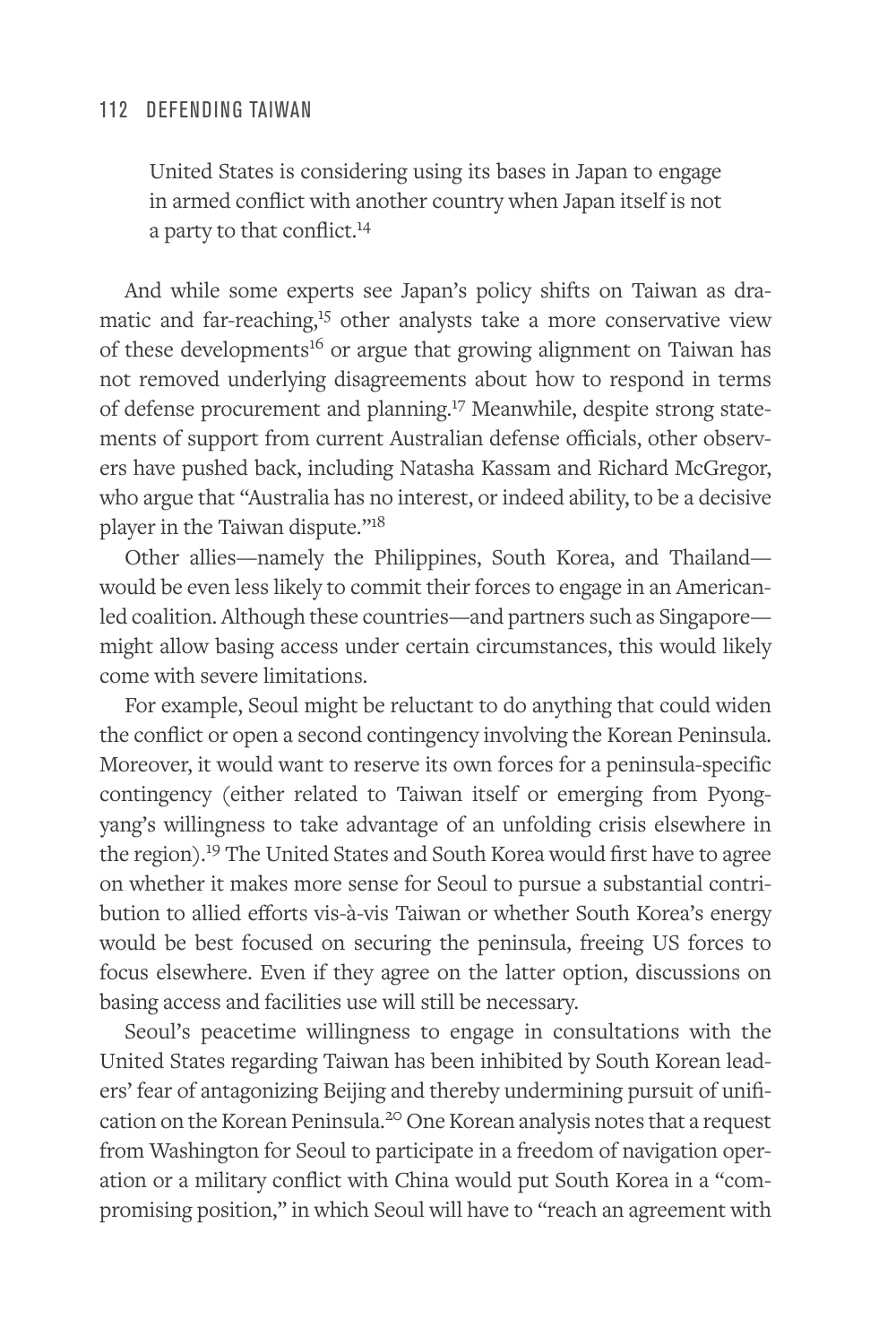Washington about strategic flexibility."<sup>21</sup> It remains to be seen whether this will change with Yoon Suk-yeol's election, given that he has promised a tougher stance on China.

Historical precedents are at work as well. After South Korea's Roh administration expressed concern that the George W. Bush administration's desire for "strategic flexibility" in the use of US forces based on the Korean Peninsula could drag South Korea into a US-China conflict, then–Secretary of State Condoleezza Rice promised to respect Seoul's position that it "shall not be involved in a regional conflict in Northeast Asia against the will of the Korean people."22

For these and other reasons, Jung Pak concludes, "Beijing perceives Seoul as the weakest link in the U.S. alliance network, given its perception of South Korea's deference and history of accommodating China's rise relative to other regional players."23 All of these factors combine to limit Seoul's likely involvement in the case of a cross-Strait military crisis or conflict and make advance coordination and mutual understanding on these issues within the alliance more difficult.

The Philippines and Thailand might be similarly skeptical of basing access, particularly given recent tensions between US leaders and their counterparts in Manila and Bangkok. While outgoing Philippine President Rodrigo Duterte's skepticism of US reliability is well-known, 24 Duterte expresses in extreme fashion sentiments that appear among nontrivial segments of the Philippine public and policy elite. Newly elected president Bongbong Marcos has publicly downplayed the 2016 arbitration decision that ruled in Manila's favor against Beijing and floated instead the idea of striking a deal with Beijing to resolve disputes in the South China Sea.25

The Philippines's foreign policy has traditionally oscillated between seeking more accommodation with Beijing and relying more heavily on the US alliance. Given the structure of Philippine politics, which depends heavily on the foreign policy beliefs and preferences of whoever occupies the presidency, these personal views could have significant long-term alliance implications.26 Marcos's early statements after winning the presidency suggest that he may focus on improving relations with China, so US basing access throughout the Philippine archipelago is far from guaranteed in a US-China crisis.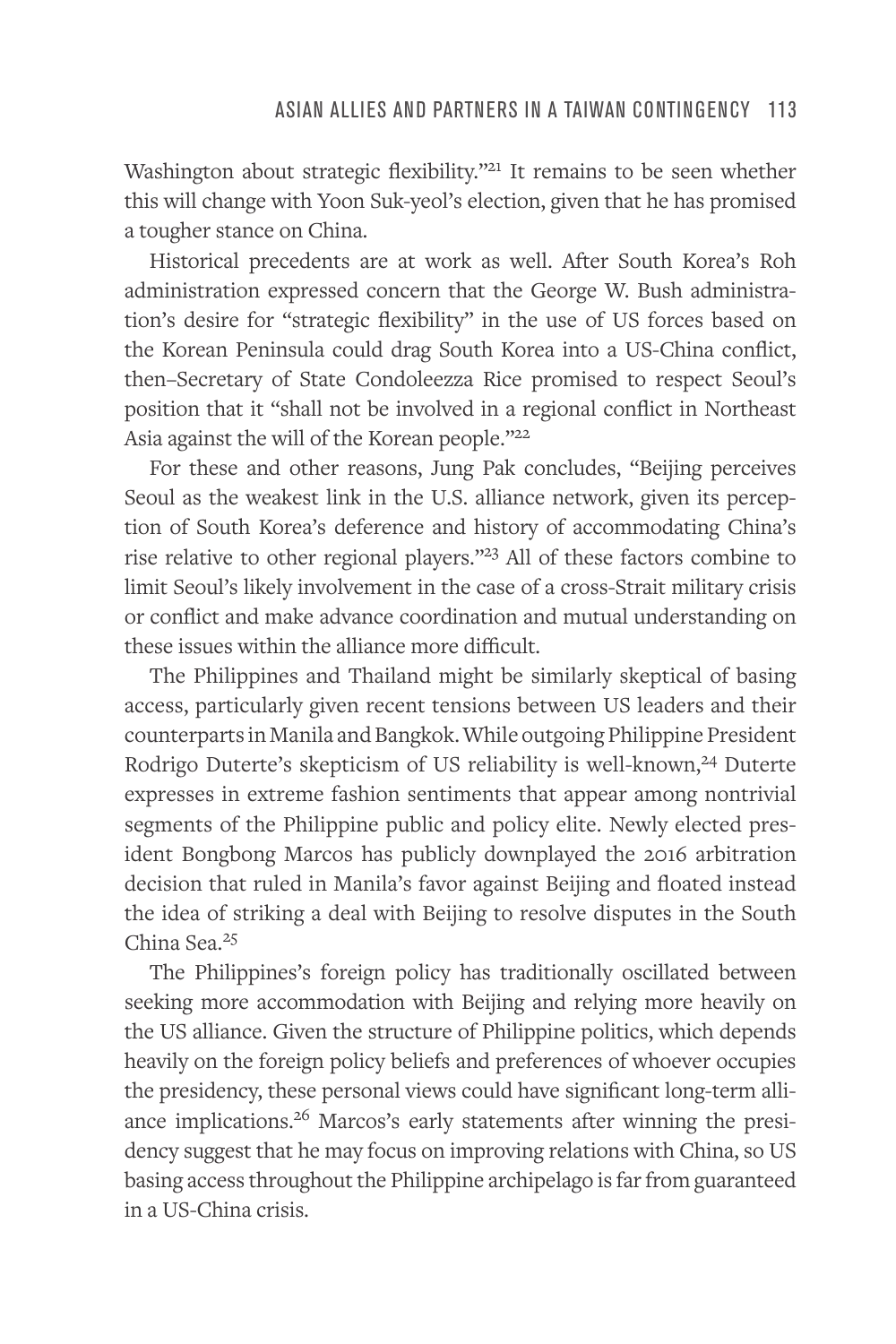|                      |             | <b>Direct Military Engagement</b> |                                                     |  |
|----------------------|-------------|-----------------------------------|-----------------------------------------------------|--|
|                      |             | <b>Some</b>                       | <b>None</b>                                         |  |
| <b>Basing Access</b> | <b>Some</b> | Australia<br>Japan                | Philippines<br>Singapore<br>South Korea<br>Thailand |  |
|                      | <b>None</b> | Taiwan                            | India<br>Indonesia<br>Malaysia<br>Vietnam           |  |

#### **Table 1. Likely Ally and Partner Roles in a Taiwan Contingency**

Source: Authors.

Finally, an even larger group of countries—including many concerned about China's rise, such as Vietnam and India—would probably not contribute either forces or basing access. Many of these countries lack existing basing agreements with the United States, have limited experience operating jointly with US forces beyond basic training and exercises, and are likely to be worried about the economic fallout of actively opposing China in a crisis over something Beijing defines as a core interest. Joint operational concepts with these countries have not been tested, particularly the kinds of close coordination that would be needed in a major contingency. As shown in Table 1, the United States should not expect substantial force contributions or basing access from India, Indonesia, Malaysia, Vietnam, and most other regional players beyond those identified above.

Given the wide range of uncertainty on the specific timing and pathway into a possible future crisis, the United States must have a plan for a scenario in which political debates in any of these countries take center stage and potentially impede rapid and coordinated responses to a cross-Strait crisis. Therefore, in many (though not all) of these cases, the most realistic role the United States should expect from its allies and partners is the enhancing of their own defense capabilities, their security cooperation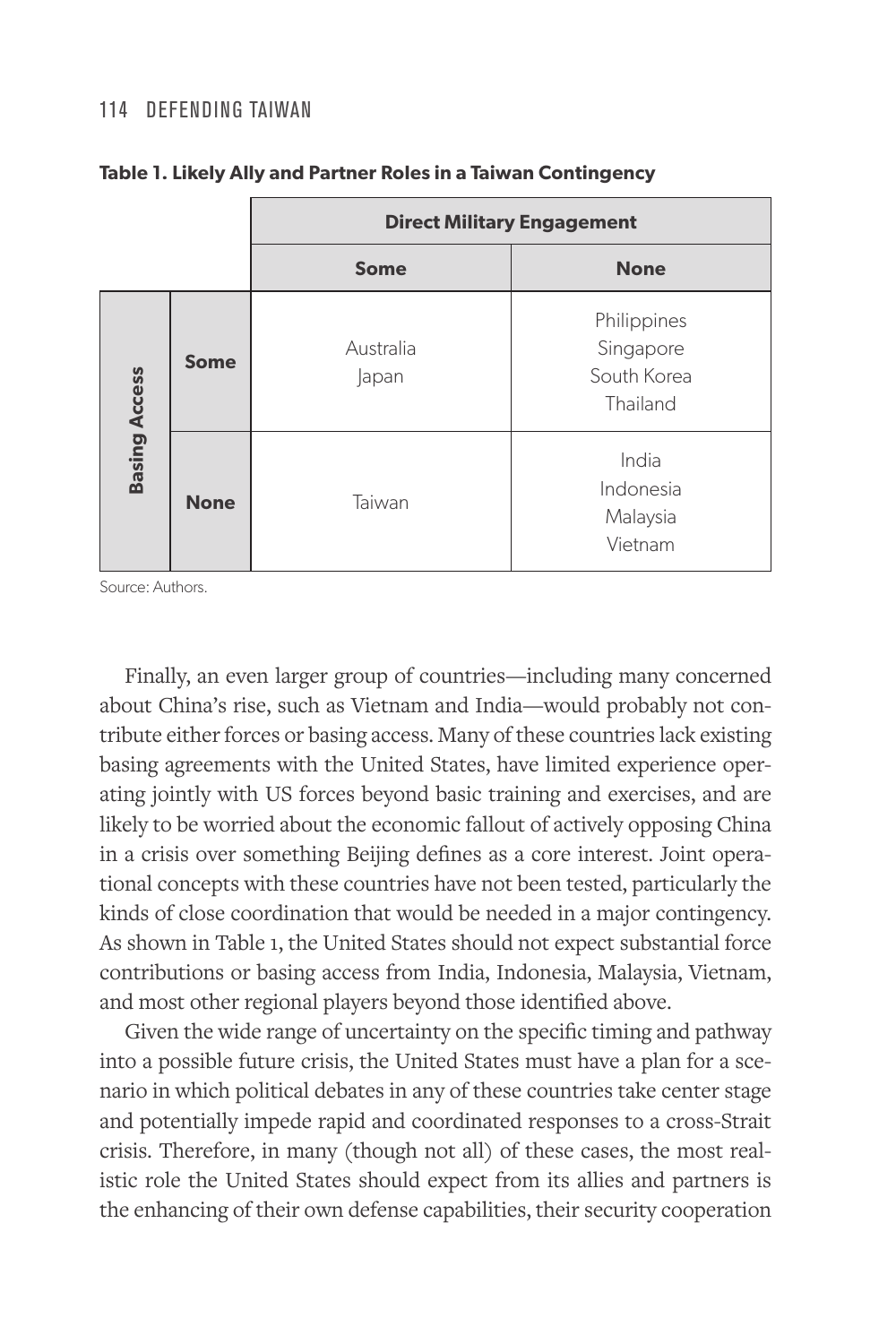with the United States, and their security cooperation with each other, without a clear focus on a Taiwan contingency.

The United States should be clear-eyed about the fact that this kind of ally or partner role has ancillary benefits for broader American security interests, even when there is not explicit planning for involvement in a military crisis over Taiwan. Moreover, such activities do indirectly benefit preparations for a Taiwan contingency, as these developments around China's periphery would "[ramp] up the challenges the PLA Navy, Marines, and Air Force would have to counter outside the Taiwan Strait" and reduce the Chinese military's ability to prepare for a Taiwan contingency by "maximizing the range and complexity of challenges facing the PLA in other theaters."27

As Joel Wuthnow has noted, this type of medium- to long-term activity puts pressure on a People's Liberation Army organizational and command structure that is already designed for multiple smaller conflicts, not a single large one; distributes China's resources away from its Eastern Theater Command; and raises the likely difficulty of internal crisis coordination on the Chinese side.28 In its regional diplomacy and messaging, therefore, the United States should make clear that it understands and values the contributions these partners make in the Indo-Pacific, even if they are not explicitly focused on Taiwan contingencies.

In short, despite the United States's large number of regional allies and partners, if a major contingency erupts between China and the United States over Taiwan, Washington should expect to find itself working actively with only a small handful of willing contributors. Furthermore, it should expect that even those contributors may avoid the use of their forces or significantly restrain US access to their bases. It is important that the United States understands which allies and partners are capable of playing which roles, so it can appropriately calibrate its long-term activities in the region and its crisis planning.

The above dynamics could sharpen, not subside, if a conflict becomes protracted. As American analysts of the People's Liberation Army have noted, a failed amphibious assault on Taiwan would not necessarily end the conflict. In an extended conflict, such as a blockade, Beijing would likely retain significant advantages over even the most robust US-led coalition,<sup>29</sup> and little is known about how US allies and partners in the region would contribute to Taiwan's ability to survive this kind of protracted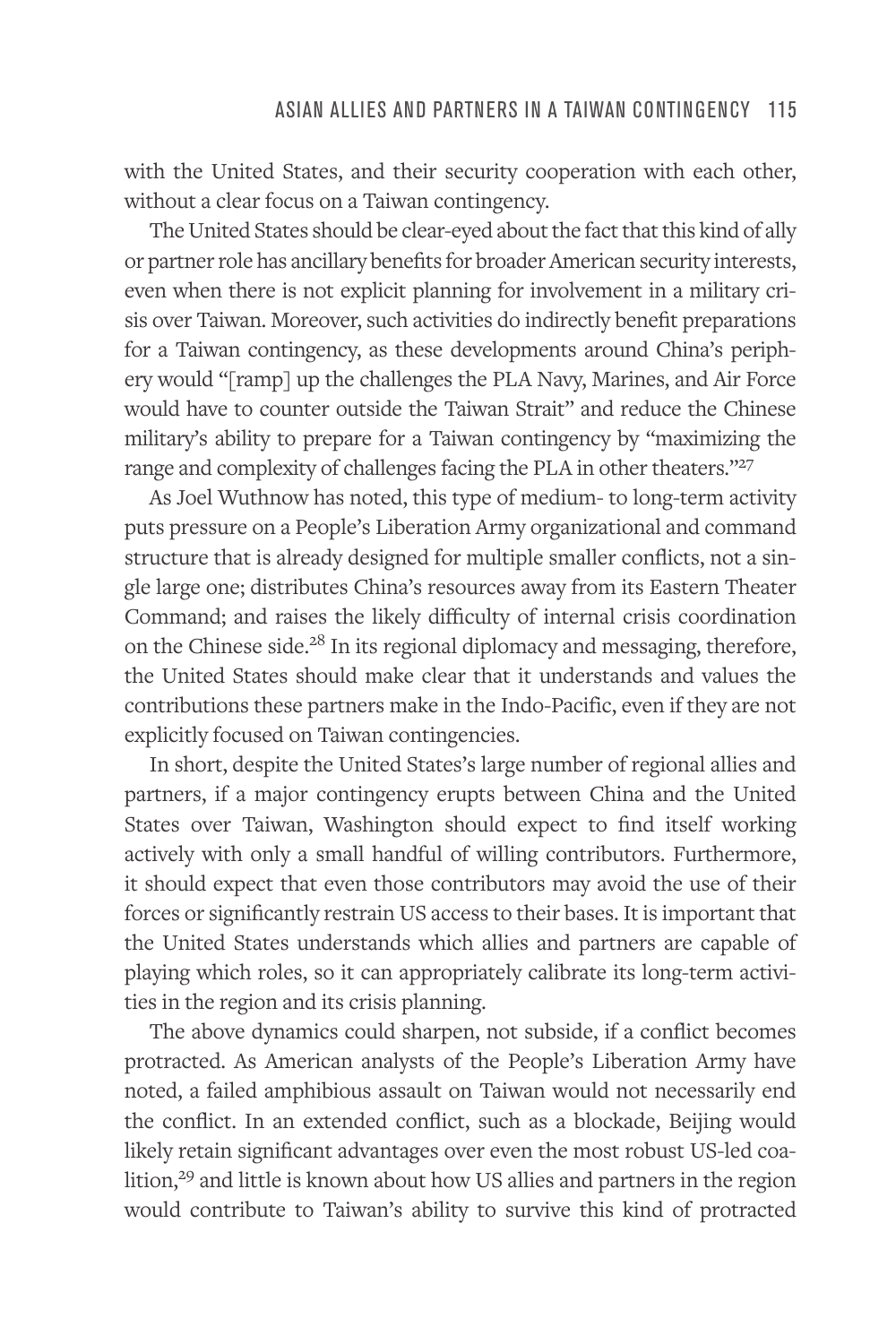scenario. For example, there has so far been almost no discussion about how America's regional allies and partners might view, let alone participate in, activities such as resupplying Taiwan in the face of a Chinese blockade or engaging in mine-clearing operations.

Casualty sensitivity is another major unknown in considering protracted conflict. It is difficult at present to gauge the United States's tolerance for casualties in a potential cross-Strait conflict,<sup>30</sup> unclear how casualty sensitivity might influence Taiwan's willingness to resist over a prolonged period, and hard to assess how strong Beijing's will would be to engage in a protracted attempt to take the island, especially if the PLA suffers heavy casualties during the initial fighting. The general rule that autocracies tolerate higher casualties than democracies depends somewhat on conscription rates, whether the conflict is a war of choice or a homegrown insurgency, and other factors, making the dynamics of an unfolding Taiwan-China conflict particularly difficult to predict in advance. Each decision, perhaps especially Taiwan's, could influence the decisions of regional actors.

#### **Next Steps for Policymakers**

What does this mean for how Washington should approach its allies and partners about Taiwan? First, the United States should lead a series of detailed discussions with key allies about their roles in different contingency scenarios involving China and Taiwan.31 For some, these discussions should probably go hand in hand with consultation about other contingencies, such as possible flash points in the East China Sea or South China Sea.

These conversations should begin quietly, and many of the details can and should remain private and classified. However, if these discussions do not ultimately engage the publics in the United States and allied countries, then there will not be political support for participation in a contingency, and alliance coordination is likely to founder.

This will be especially important if part of Beijing's strategy in the early moments of a contingency is to split the United States from its allies and partners or in the event of a protracted conflict, in which divergences among alliance partners could emerge over time. Furthermore, the United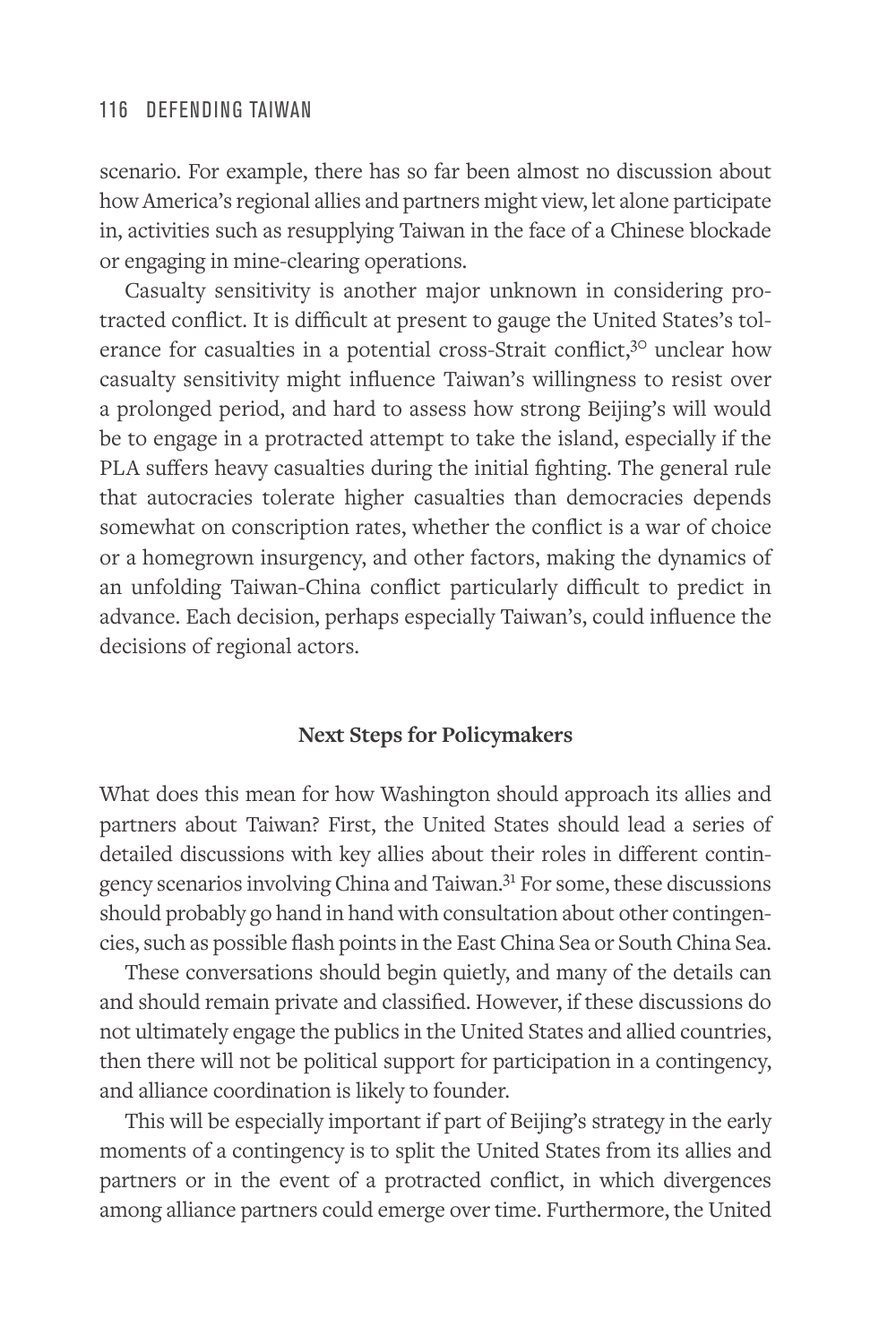States and its allies must come to terms with the reality that the initial phases of conflict could produce high casualties that intensify domestic political debates and alliance disagreements.

These discussions must include a diplomatic and a military-operational component, as successful signaling could play a crucial role in preventing the above scenarios from occurring in the first place. One risk is that Beijing might not believe that key allies would fight in a contingency, increasing the possibility of China stumbling into an otherwise deterrable conflict; the other is that efforts at deterring conflict are misinterpreted as provocative, creating an unintended escalatory spiral. It is therefore crucial that the United States carefully balance the need to communicate a reliable deterrent with avoiding unnecessary provocations that could trigger a conflict.

The United States and its allies and partners should retain the high ground by clearly reiterating their commitment and openness to a peaceful resolution of cross-Strait tensions, however improbable one appears at present, while ensuring that deterrence signaling is clear and capabilities adequate. This is a delicate balance that will be easier to strike if Washington can come to an agreement with Canberra, Seoul, Tokyo, and other allies and partners *before* a crisis and if some baseline expectations about ally and partner responses can be clearly signaled in peacetime. Those discussions should include planning for how the United States and others would support countries against possible retaliation by China—not just military but also economic, and especially in protracted conflict scenarios.

What does all this mean for US military posture and the Biden administration's regional strategy? As it stands now, the United States will have to be prepared to not only "fight tonight" but also fight far from home with limited ally and partner support. In the future, administration officials should make efforts to avoid the kinds of tensions over basing arrangements that have taken up time and attention in the US alliances with both South Korea and the Philippines and try to focus on necessary, forward-looking conversations about regional contingencies that Washington should be having with its allies.32 Continued US efforts to distribute forces throughout the region are wise, as they limit coalition vulnerability to changing domestic political conditions in any one ally or partner, but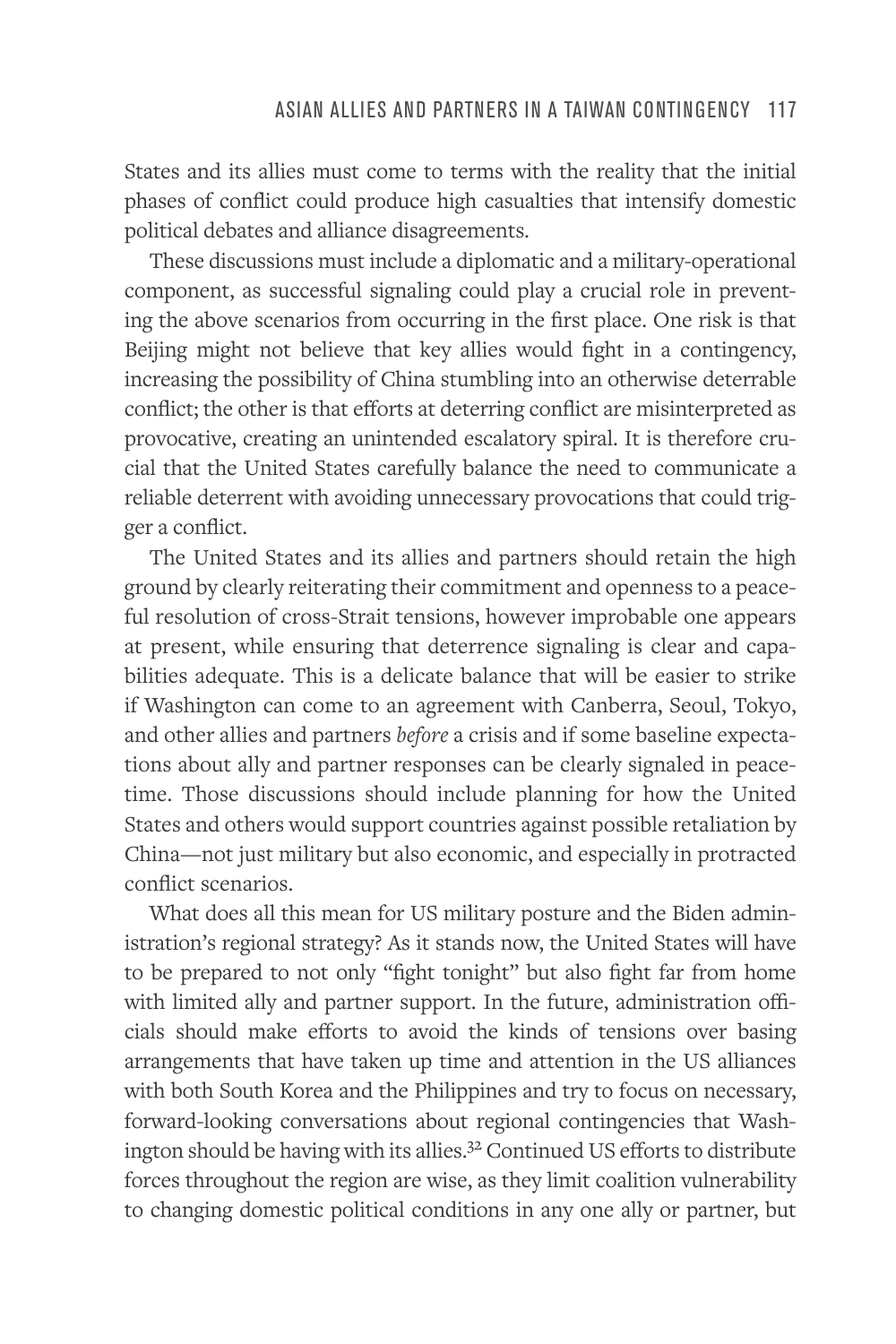the United States must also be realistic that its dependence on Japan and Australia may increase for both basing and some key niche capabilities.

These discussions need to involve not only allied conventional capabilities but also US nuclear posture. The United States will also need to have difficult discussions with its allies and partners about the implications of potential nuclear threats or escalation from China, particularly given Beijing's recent modernization of its nuclear forces.33 The recent discussion of escalation risks with allies in Europe following Russia's invasion of Ukraine highlights the urgency and relevance of such consultations.34

Finally, what does this mean for US force structure? American discussions with Taiwan about defense procurement and planning need to occur with the changing regional context in mind, while still being mindful of realistic expectations in a crisis. The contingencies described above require greater emphasis on a set of forces that can credibly deny Beijing the ability to take the island or prevail in a protracted coercive campaign, and they probably require a renewed discussion about the urgent need for Taiwan to rethink its approach to military manpower, especially reserve training and mobilization.35

They also require Washington to think about, and discuss with Taipei, the capabilities required to survive a protracted blockade after an initial invasion attempt fails. Shorter contingencies would put a premium on small and survivable systems on Taiwan combined with American undersea systems, long-range stealth aircraft, and ground-based missile forces. Longer contingencies would require mine clearing, survivable logistics, and deep munitions stockpiles sufficient for a protracted conflict.

The major bureaucratic losers in this construct would likely be large land units, short-range fighter aircraft, and less-survivable elements of the surface fleet. At present, however, Australia, Japan, and Taiwan have all invested significant sums in relatively expensive and vulnerable systems, meaning all three will need to consider more denial-focused postures, as Australia has recently done in its *2020 Defence Strategic Update*. 36

The United States should be talking with and pressing its allies to develop their own anti-access capabilities rather than replicating the power projection capabilities of US forces. Doing so would help ensure that the United States and its allies and partners have the capabilities needed to credibly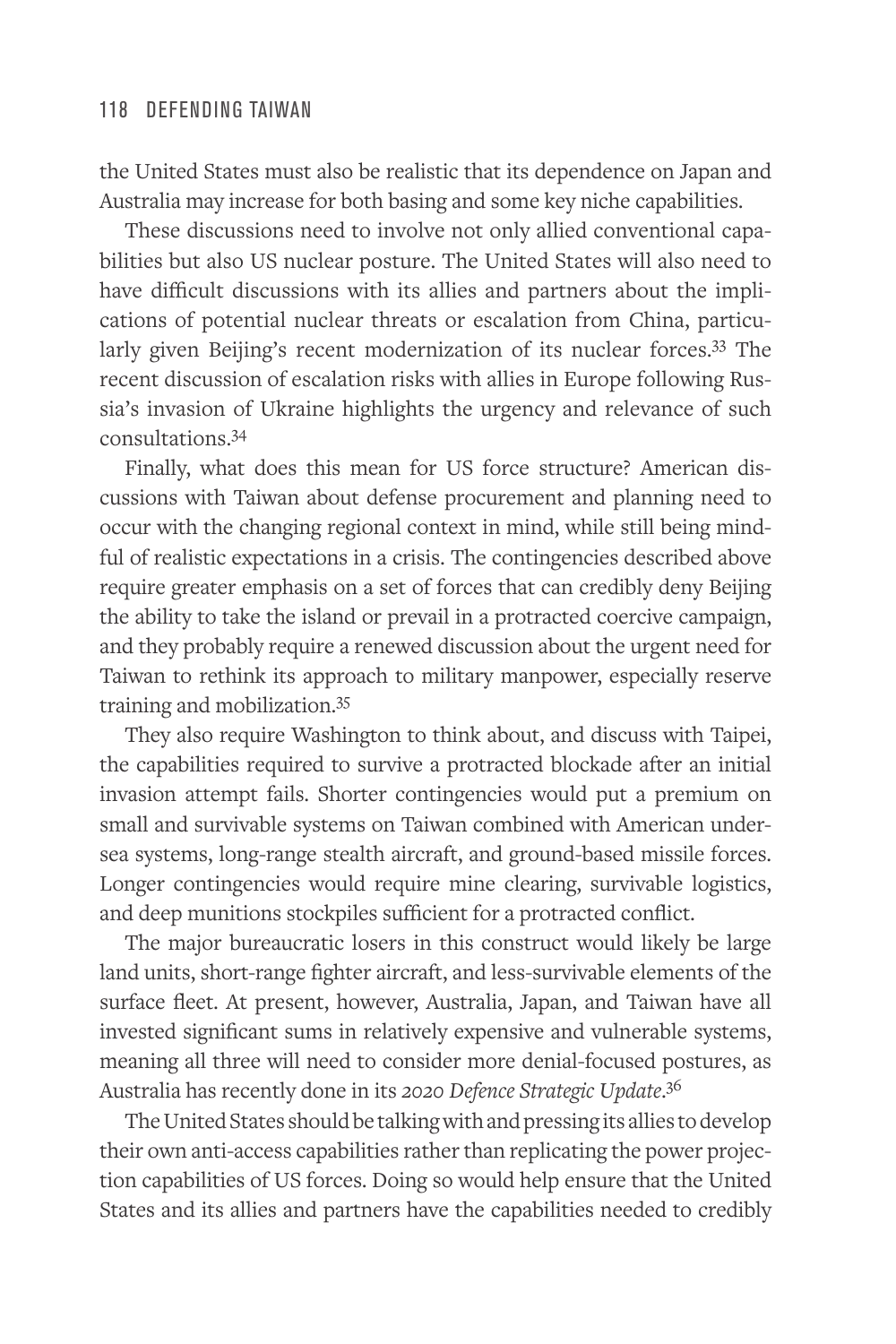deny Beijing the ability to invade or coerce Taiwan, which will be especially crucial if the United States can expect only limited basing access and force contributions from its regional allies and partners.

#### **Notes**

1. This chapter updates Zack Cooper and Sheena Chestnut Greitens, "What to Expect from Japan and Korea in a Taiwan Contingency," in *New Frontiers for Security Cooperation with Seoul and Tokyo*, ed. Henry D. Sokolski (Arlington, VA: Nonproliferation Policy Education Center, 2021), https://npolicy.org/article\_file/2101\_New\_ Frontiers\_Occasional\_Paper.pdf. The authors thank the Nonproliferation Policy Education Center for its support of the initial research and permitting publication of this updated version.

2. Liu Xuanzun, "PLA Holds Large-Scale Exercise near Taiwan 'to Counter US, Japanese Drills,'" *Global Times*, January 24, 2020, [https://www.globaltimes.cn/page/](https://www.globaltimes.cn/page/202201/1246800.shtml) [202201/1246800.shtml;](https://www.globaltimes.cn/page/202201/1246800.shtml) and *Global Times*, "Sheping: Jiefangjun junji zheng raozhe 'Taidu' bozi la xi sheng" [Editorial: PLA Military Planes Are Pulling Strings Around the Neck of "Taiwan Independence"], January 24, 2022, [https://opinion.huanqiu.com/](https://opinion.huanqiu.com/article/46XK3XhO2Uw) [article/46XK3XhO2Uw.](https://opinion.huanqiu.com/article/46XK3XhO2Uw)

3. Andrew Greene, "Australia Discussing 'Contingency' Plans with United States over Possible Taiwan Conflict," Australian Broadcasting Corporation*,* March 31, 2021, [https://www.abc.net.au/news/2021-04-01/australia-discuss-contingency-plans-us](https://www.abc.net.au/news/2021-04-01/australia-discuss-contingency-plans-us-possible-conflict-taiwan/100043826)[possible-conflict-taiwan/100043826.](https://www.abc.net.au/news/2021-04-01/australia-discuss-contingency-plans-us-possible-conflict-taiwan/100043826)

4. Ellen Mitchell, "US, Japan Draw Up Joint Military Plan for Possible Taiwan Emergency: Report," *Hill,* December 23, 2021, [https://thehill.com/policy/defense/587089-us](https://thehill.com/policy/defense/587089-us-japan-draw-up-joint-military-plan-for-possible-taiwan-emergency-report)[japan-draw-up-joint-military-plan-for-possible-taiwan-emergency-report.](https://thehill.com/policy/defense/587089-us-japan-draw-up-joint-military-plan-for-possible-taiwan-emergency-report)

5. In October 2021, Xi Jinping gave a speech saying, "The Taiwan issue arose out of national weakness and will be resolved with national rejuvenation." See Xi Jinping, "Taiwan wenti yin minzu ruo luan er chansheng, bijiang suizhe minzu fuxing er jiejue" [The Taiwan Issue Arose out of National Weakness and Chaos, and Will Surely Be Resolved with National Rejuvenation] (speech, Commemoration of the 110th Anniversary of the Revolution of 1911, Beijing, China, October 9, 2021), [https://www.sohu.](https://www.sohu.com/a/494178126_162522) [com/a/494178126\\_162522.](https://www.sohu.com/a/494178126_162522) For remarks from Taiwan experts in China, see also Taiwan Work Office of the Chinese Communist Party Central Committee and Taiwan Affairs Office of the People's Republic of China State Council, "Cucheng guojian wanquan tongyi shixian zhonghua minzu weida fuxing—quanwei zhuanjia tan xin shidai dang jiejue Taiwan wenti de zongti fanglue" [Promote the Complete Reunification of the Country and Realize the Great Rejuvenation of the Chinese Nation—Authoritative Experts Talk About the Party's Overall Strategy for Solving the Taiwan Issue in the New Era], December 22, 2021, [http://www.gwytb.gov.cn/zt/djzt/jjddsjjlzqh/pljd/202112/](http://www.gwytb.gov.cn/zt/djzt/jjddsjjlzqh/pljd/202112/t20211222_12397654.htm) [t20211222\\_12397654.htm](http://www.gwytb.gov.cn/zt/djzt/jjddsjjlzqh/pljd/202112/t20211222_12397654.htm); and Wang Qi, "Xi Tackles Taiwan Question, Shows Steel-Like Determination and Confidence in Reunification," *Global Times*, July 1, 2021, [https://](https://www.globaltimes.cn/page/202107/1227633.shtml)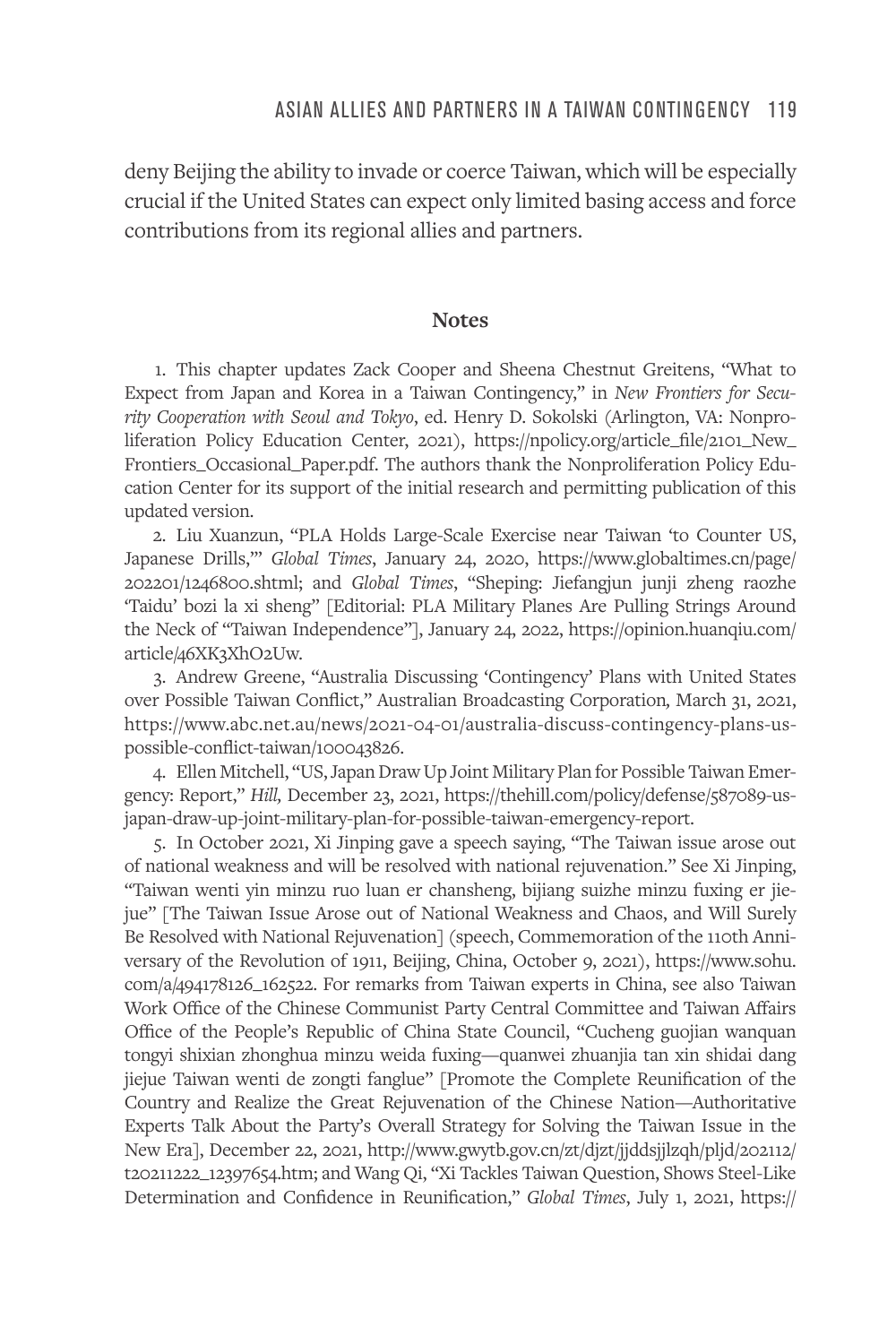[www.globaltimes.cn/page/202107/1227633.shtml.](https://www.globaltimes.cn/page/202107/1227633.shtml) See also Richard C. Bush, "8 Key Things to Notice from Xi Jinping's New Year Speech on Taiwan," Brookings Institution*,* January 7, 2019, [https://www.brookings.edu/blog/order-from-chaos/2019/01/07/8](https://www.brookings.edu/blog/order-from-chaos/2019/01/07/8-key-things-to-notice-from-xi-jinpings-new-year-speech-on-taiwan/) [key-things-to-notice-from-xi-jinpings-new-year-speech-on-taiwan/;](https://www.brookings.edu/blog/order-from-chaos/2019/01/07/8-key-things-to-notice-from-xi-jinpings-new-year-speech-on-taiwan/) and Amber Wang, "'Only a Matter of Time' Before Taiwan Has No Allies, Chinese Vice Foreign Minister Says," *South China Morning Post,* January 18, 2022, [https://www.scmp.com/news/china/](https://www.scmp.com/news/china/diplomacy/article/3163815/only-matter-time-taiwan-has-no-allies-chinese-vice-foreign?utm_source=rss_feed) [diplomacy/article/3163815/only-matter-time-taiwan-has-no-allies-chinese-vice-foreign.](https://www.scmp.com/news/china/diplomacy/article/3163815/only-matter-time-taiwan-has-no-allies-chinese-vice-foreign?utm_source=rss_feed)

6. David Wertime, "Former Intel Officers: U.S. Must Update Its Thinking on Taiwan," *Politico*, October 8, 2020, https://politi.co/36LgfuS.

7. Reuters*,* "'Inconceivable' Australia Would Not Join U.S. to Defend Taiwan— Australian Defence Minister," November 12, 2021, [https://www.reuters.com/world/](https://www.reuters.com/world/asia-pacific/inconceivable-australia-would-not-join-us-defend-taiwan-australian-defence-2021-11-12/) [asia-pacific/inconceivable-australia-would-not-join-us-defend-taiwan-australian](https://www.reuters.com/world/asia-pacific/inconceivable-australia-would-not-join-us-defend-taiwan-australian-defence-2021-11-12/)[defence-2021-11-12/](https://www.reuters.com/world/asia-pacific/inconceivable-australia-would-not-join-us-defend-taiwan-australian-defence-2021-11-12/).

8. Helen Davidson and Daniel Hurst, "Taiwan Hits Back After Paul Keating Says Its Status 'Not a Vital Australian Interest,'" *Guardian,* November 10, 2021, [https://](https://www.theguardian.com/australia-news/2021/nov/11/taiwan-hits-back-after-paul-keating-says-its-status-not-a-vital-australian-interest) [www.theguardian.com/australia-news/2021/nov/11/taiwan-hits-back-after-paul](https://www.theguardian.com/australia-news/2021/nov/11/taiwan-hits-back-after-paul-keating-says-its-status-not-a-vital-australian-interest)[keating-says-its-status-not-a-vital-australian-interest](https://www.theguardian.com/australia-news/2021/nov/11/taiwan-hits-back-after-paul-keating-says-its-status-not-a-vital-australian-interest).

9. For background, see Hillary C. Dauer, "Increasing Support for U.S.-Japan Alliance in Okinawa Is Not a Pipedream," Tokyo Review, February 26, 2021, https://www. tokyoreview.net/2021/02/increasing-support-for-u-s-japan-alliance-in-okinawa-is-nota-pipedream/.

10. Ankit Panda, "US-Japan Alliance: Still 'Sword and Shield'?," *Diplomat*, November 5, 2014, https://thediplomat.com/2014/11/us-japan-alliance-still-sword-and-shield/.

11. Greene, "Australia Discussing 'Contingency' Plans with United States over Possible Taiwan Conflict"; and Mitchell, "US, Japan Draw Up Joint Military Plan for Possible Taiwan Emergency."

12. David Sacks, "Enhancing U.S.-Japan Coordination for a Taiwan Conflict," Council on Foreign Relations, January 18, 2022, [https://www.cfr.org/report/enhancing](https://www.cfr.org/report/enhancing-us-japan-coordination-taiwan-conflict)[us-japan-coordination-taiwan-conflict.](https://www.cfr.org/report/enhancing-us-japan-coordination-taiwan-conflict)

13. Sugio Takahashi, "Upgrading the Japan-U.S. Defense Guidelines: Toward a New Phase of Operational Coordination," Project 2049 Institute, June 2018, https:// project2049.net/wp-content/uploads/2018/06/japan\_us\_defense\_guidelines\_takahashi. pdf.

14. Jeffrey W. Hornung, *Japan's Potential Contributions in an East China Sea Contingency*, RAND Corporation, 2020, 92, https://www.rand.org/pubs/research\_reports/ RRA314-1.html.

15. Ryan Ashley, "Japan's Revolution on Taiwan Affairs," November 23, 2021, [https://](https://warontherocks.com/2021/11/japans-revolution-on-taiwan-affairs/) [warontherocks.com/2021/11/japans-revolution-on-taiwan-affairs/](https://warontherocks.com/2021/11/japans-revolution-on-taiwan-affairs/).

16. Adam P. Liff, "Has Japan's Policy Toward the Taiwan Strait Changed?," *Washington Post,* August 18, 2021, [https://www.washingtonpost.com/politics/2021/08/18/has](https://www.washingtonpost.com/politics/2021/08/18/has-japans-policy-toward-taiwan-strait-changed/)[japans-policy-toward-taiwan-strait-changed/;](https://www.washingtonpost.com/politics/2021/08/18/has-japans-policy-toward-taiwan-strait-changed/) Yoshihiro Sakai, "How Kishida Is Inching Japan Toward a More China-Friendly Stance," *South China Morning Post,* January 20, 2022, [https://www.scmp.com/comment/opinion/article/3163923/how-kishida-inching](https://www.scmp.com/comment/opinion/article/3163923/how-kishida-inching-japan-towards-more-china-friendly-stance?utm)[japan-towards-more-china-friendly-stance](https://www.scmp.com/comment/opinion/article/3163923/how-kishida-inching-japan-towards-more-china-friendly-stance?utm); and Adam P. Liff and Ryan Hass, "Japan-Taiwan Relations: A Look Back on 2021 and Look Ahead to 2022," Brookings Institution,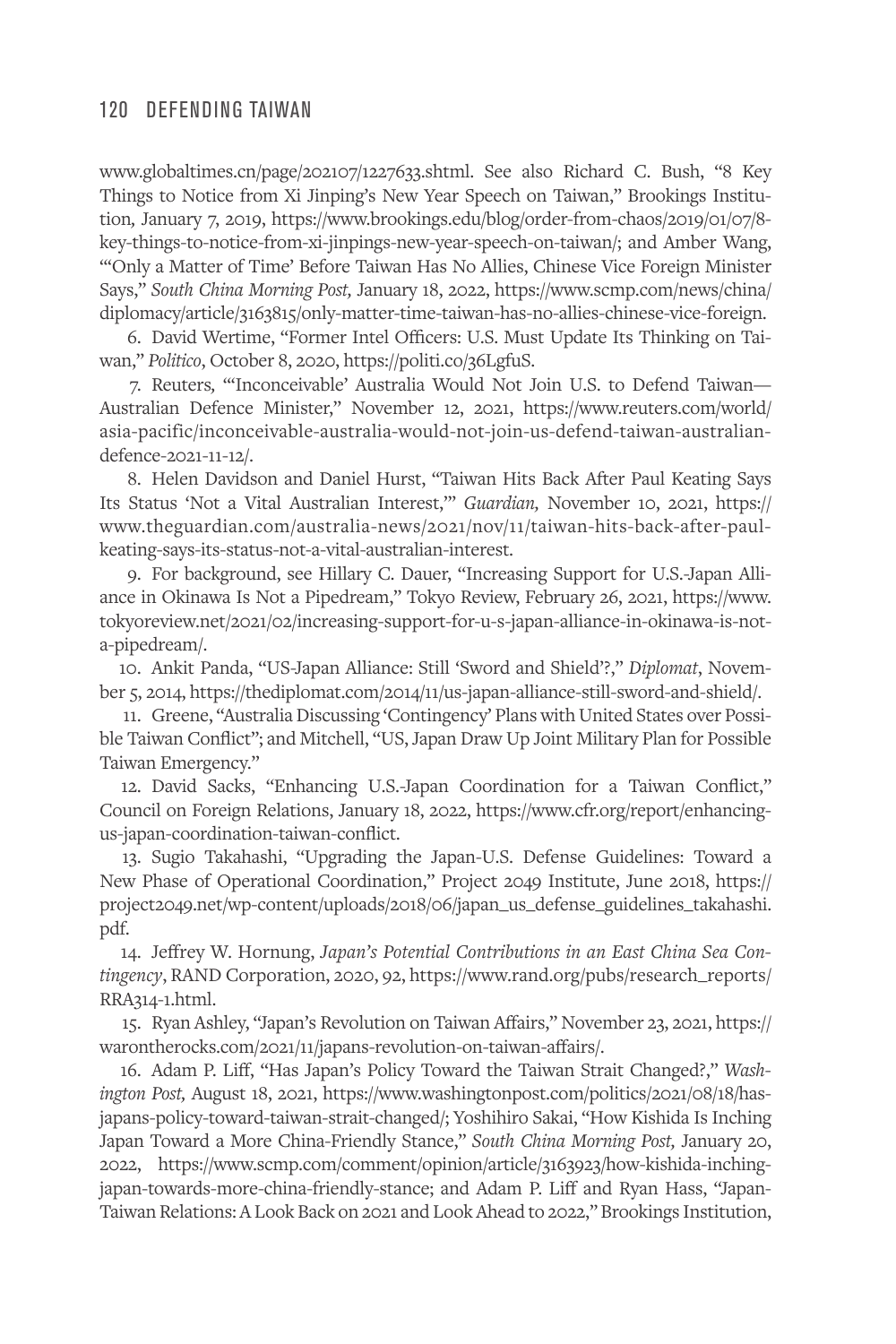January 20, 2022, [https://www.brookings.edu/blog/order-from-chaos/2022/01/20/japan](https://www.brookings.edu/blog/order-from-chaos/2022/01/20/japan-taiwan-relations-a-look-back-on-2021-and-look-ahead-to-2022/)[taiwan-relations-a-look-back-on-2021-and-look-ahead-to-2022/](https://www.brookings.edu/blog/order-from-chaos/2022/01/20/japan-taiwan-relations-a-look-back-on-2021-and-look-ahead-to-2022/).

17. Daniel Sneider, "The Hidden GAP in American and Japanese Views on Defense," *Oriental Economist,* January 17, 2022, [https://toyokeizai.net/articles/-/503647.](https://toyokeizai.net/articles/-/503647)

18. Natasha Kassam and Richard McGregor, "Taiwan's 2020 Elections," Lowy Institute, January 7, 2020, https://www.lowyinstitute.org/publications/taiwan-s-2020 elections.

19. Ki Suh Jung, "The Implications of Simultaneous Conflicts in South Korea and Taiwan," Center for International Maritime Security*,* November 2, 2021, [https://cimsec.](https://cimsec.org/the-implications-of-simultaneous-conflicts-in-south-korea-and-taiwan/) [org/the-implications-of-simultaneous-conflicts-in-south-korea-and-taiwan/.](https://cimsec.org/the-implications-of-simultaneous-conflicts-in-south-korea-and-taiwan/)

20. Sungmin Cho, "South Korea's Taiwan Conundrum," War on the Rocks*,* December 31, 2021, [https://warontherocks.com/2021/12/south-koreas-taiwan-conundrum/.](https://warontherocks.com/2021/12/south-koreas-taiwan-conundrum/)

21. Lee Dae Woo, "The Possibility of U.S.-China Military Conflict in the South China Sea," Sejong Institute, September 2, 2020, [http://sejong.org/boad/22/egoread.php?](http://sejong.org/boad/22/egoread.php?bd=23&itm=0&txt=South+China+Sea&pg=1&seq=5497) [bd=23&itm=0&txt=South+China+Sea&pg=1&seq=5497.](http://sejong.org/boad/22/egoread.php?bd=23&itm=0&txt=South+China+Sea&pg=1&seq=5497) The full Korean text is available at [http://www.sejong.org/boad/1/egoread.php?bd=2&itm=&txt=&pg=1&seq=5482.](http://www.sejong.org/boad/1/egoread.php?bd=2&itm=&txt=&pg=1&seq=5482) For another perspective that emphasizes quiet alliance coordination and "promotion of joint operational awareness" to try to maintain stability in the western Pacific, see Institute of Foreign Affairs and National Security, "China's Naval Power Build Up and Military Competition," Korea National Diplomatic Academy, September 28, 2020, https://www.ifans.go.kr/knda/ifans/kor/act/ActivityAreaView.do?csrfPreventionSalt= null&sn=13638&boardSe=pbl&koreanEngSe=KOR&ctgrySe=12&menuCl=&search Condition=searchAll&searchKeyword=%EC%A4%91%EA%B5%AD%EC%9D%98+ %ED%95%B4%EA%B5%B0%EB%A0%A5+%EC%A6%9D%EA%B0%95%E A%B3%BC+%EB%AF%B8%EC%A4%91+%EA%B5%B0%EC%82%AC%EA% B2%BD%EC%9F%81&pageIndex=1.

22. Sean McCormack, "United States and the Republic of Korea Launch Strategic Consultation for Allied Partnership," US Department of State, January 19, 2006, [https://2001-2009.state.gov/r/pa/prs/ps/2006/59447.htm.](https://2001-2009.state.gov/r/pa/prs/ps/2006/59447.htm)

23. Jung H. Pak, "Trying to Loosen the Linchpin: China's Approach to South Korea," Brookings Institution, July 2020, https://www.brookings.edu/research/trying-to-loosenthe-linchpin-chinas-approach-to-south-korea/.

24. See, for example, Ben Blanchard, "Duterte Aligns Philippines with China, Says U.S. Has Lost," Reuters, October 20, 2016, [https://www.reuters.com/article/us-china](https://www.reuters.com/article/us-china-philippines-idUSKCN12K0AS)[philippines-idUSKCN12K0AS;](https://www.reuters.com/article/us-china-philippines-idUSKCN12K0AS) BBC, "Philippines' Duterte Tells Obama to 'Go to Hell,'" October 4, 2016, <https://www.bbc.com/news/world-asia-37548695>; and Richard Javad Heydarian, "Duterte Bans Exercises with US in South China Sea," Asia Times, August 4, 2020, https://asiatimes.com/2020/08/duterte-bans-exercises-with-us-in-south-chinasea/.

25. Sebastian Strangio, "Philippines' Marcos to Pursue Bilateral Deal with Beijing over South China Sea," *Diplomat,* January 28, 2022, [https://thediplomat.com/2022/01/](https://thediplomat.com/2022/01/philippines-marcos-to-pursue-bilateral-deal-with-beijing-over-south-china-sea/) [philippines-marcos-to-pursue-bilateral-deal-with-beijing-over-south-china-sea/](https://thediplomat.com/2022/01/philippines-marcos-to-pursue-bilateral-deal-with-beijing-over-south-china-sea/).

26. US forces' access to the Philippines occurs on a rotational basis because the 1987 Philippine constitution forbids permanent foreign military bases. See Sheena Chestnut Greitens, "The US-Philippine Alliance: Opportunities and Challenges," in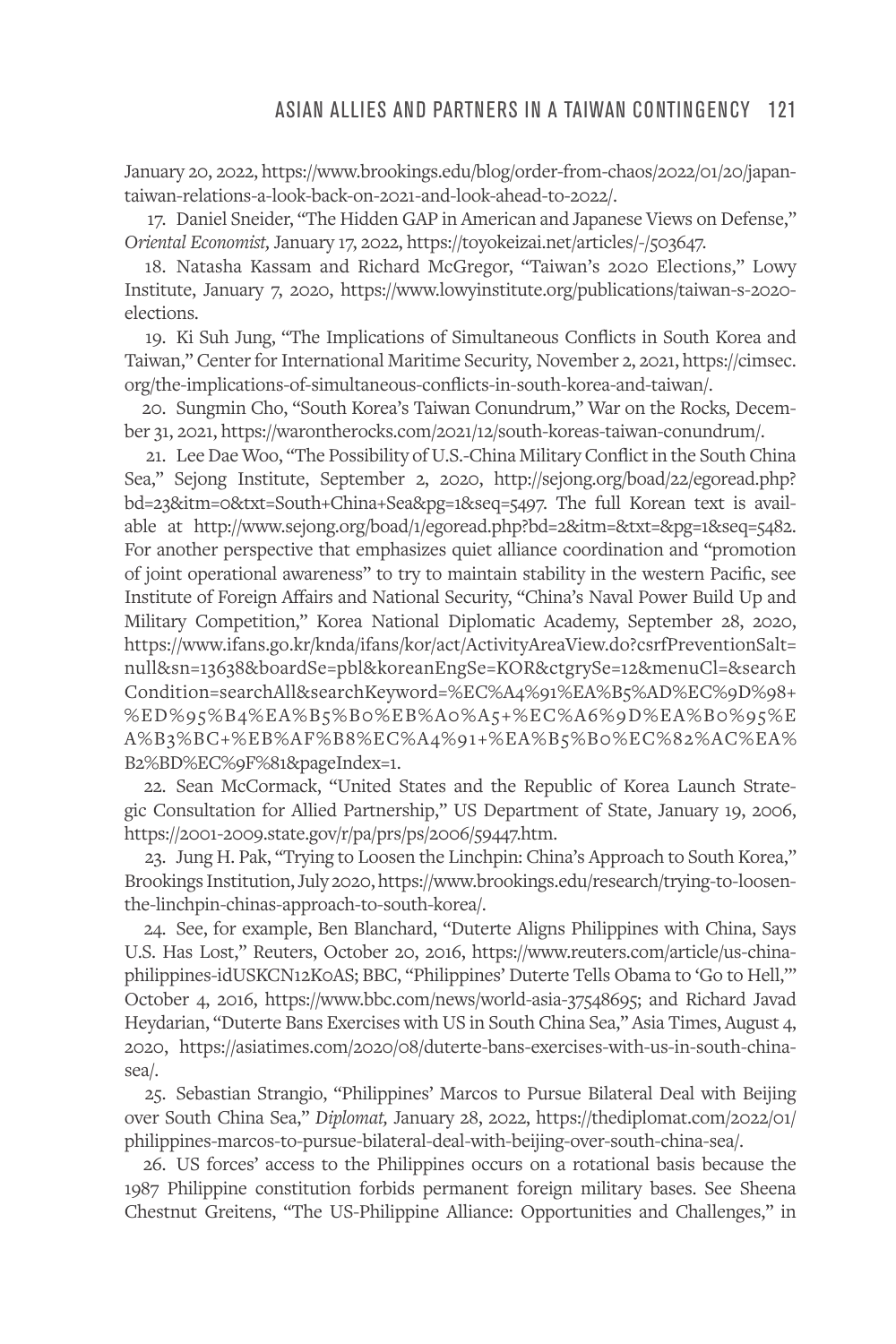*Strategic Asia 2014–15: Alliances and Partnerships at the Center of Global Power*, ed. Ashley J. Tellis, Abraham M. Denmark, and Greg Chaffin (Washington, DC: National Bureau of Asian Research, 2014), http://www.sheenagreitens.com/uploads/1/2/1/1/121115641/ strategicasia2014\_philippines.pdf.

27. Joel Wuthnow, "Defending Taiwan in an Expanded Competitive Space," *Joint Force Quarterly* 104 (December 2021), https://ndupress.ndu.edu/Media/News/News-Article-View/Article/2884395/defending-taiwan-in-an-expanded-competitivespace/.

28. Wuthnow, "Defending Taiwan in an Expanded Competitive Space."

29. Lonnie Henley, "PLA Operational Concepts and Centers of Gravity in a Taiwan Conflict," testimony before the US-China Economic and Security Review Commission, Hearing on Cross-Strait Deterrence, February 18, 2021, https://www.uscc.gov/sites/ default/files/2021-02/Lonnie\_Henley\_Testimony.pdf.

30. Jacqueline Schneider, "Defending Taiwan Is a Worthy Goal. But Are We Ready for Heavy Casualties?," *Washington Post,* January 24, 2022, [https://www.washingtonpost.](https://www.washingtonpost.com/outlook/2022/01/24/taiwan-defense-hawks-cost/) [com/outlook/2022/01/24/taiwan-defense-hawks-cost/.](https://www.washingtonpost.com/outlook/2022/01/24/taiwan-defense-hawks-cost/)

31. Jeffrey W. Hornung, "The United States and Japan Should Prepare for War with China," War on the Rocks, February 5, 2021, https://warontherocks.com/2021/02/ the-united-states-and-japan-should-prepare-for-war/.

32. Yonhap, "US Committed to 'Mutually Acceptable' SMA Deal with S. Korea: State Dept.," *Korea Herald*, February 6, 2021, [http://www.koreaherald.com/view.](http://www.koreaherald.com/view.php?ud=20210206000029) [php?ud=20210206000029;](http://www.koreaherald.com/view.php?ud=20210206000029) and Reuters, "Philippines Extends Termination Process of U.S. Troop Deal, Eyes Long-Term Defence Pact," November 11, 2020, [https://www.](https://www.reuters.com/article/us-philippines-usa-defence/philippines-extends-termination-process-of-u-s-troop-deal-eyes-long-term-defence-pact-idUSKBN27R0RD) [reuters.com/article/us-philippines-usa-defence/philippines-extends-termination](https://www.reuters.com/article/us-philippines-usa-defence/philippines-extends-termination-process-of-u-s-troop-deal-eyes-long-term-defence-pact-idUSKBN27R0RD)[process-of-u-s-troop-deal-eyes-long-term-defence-pact-idUSKBN27R0RD](https://www.reuters.com/article/us-philippines-usa-defence/philippines-extends-termination-process-of-u-s-troop-deal-eyes-long-term-defence-pact-idUSKBN27R0RD).

33. Tsukasa Hadano, "China Eyes 'Armed Unification' with Taiwan by 2027: Key Academic," *Nikkei Asia,* January 31, 2022, [https://asia.nikkei.com/Politics/International](https://asia.nikkei.com/Politics/International-relations/China-eyes-armed-unification-with-Taiwan-by-2027-key-academic?s=09)[relations/China-eyes-armed-unification-with-Taiwan-by-2027-key-academic?s=09](https://asia.nikkei.com/Politics/International-relations/China-eyes-armed-unification-with-Taiwan-by-2027-key-academic?s=09).

34. Caitlin Talmadge, "What Putin's Nuclear Threats Mean for the U.S.," *Wall Street Journal,* March 3, 2022, https://www.wsj.com/articles/what-putins-nuclear-threatsmean-for-the-u-s-11646329125.

35. Michael A. Hunzeker, "Taiwan's Defense Plans Are Going off the Rails," War on the Rocks, November 18, 2021, https://warontherocks.com/2021/11/taiwans-defenseplans-are-going-off-the-rails/.

36. Australian Department of Defence, *2020 Defence Strategic Update*, July 1, 2020, [https://www1.defence.gov.au/strategy-policy/strategic-update-2020;](https://www1.defence.gov.au/strategy-policy/strategic-update-2020) and Australian Department of Defence, *2020 Force Structure Plan*, 2020, https://www.defence.gov.au/ about/publications/2020-force-structure-plan.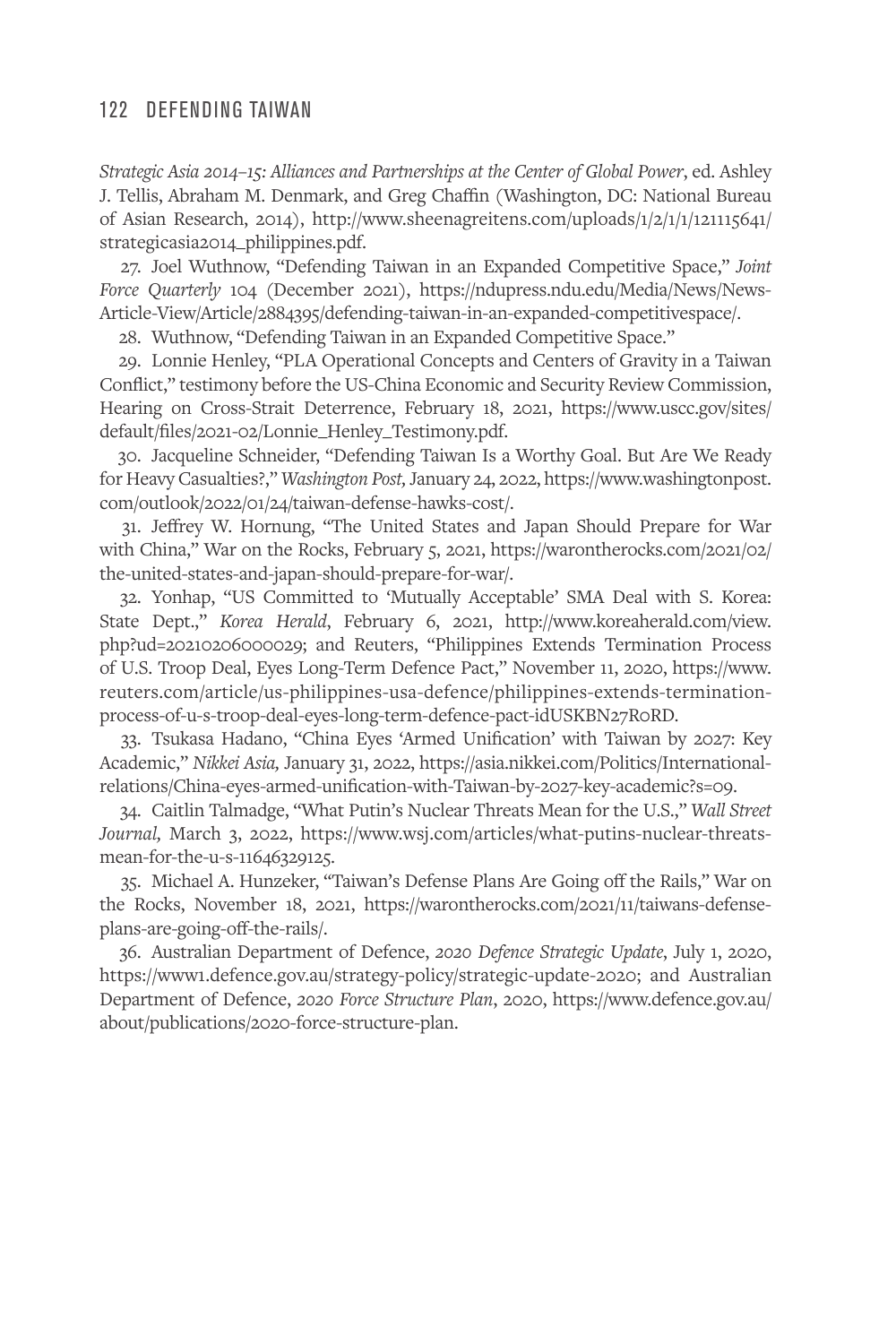## **About the Authors**

Michael Beckley is a nonresident senior fellow at the American Enterprise Institute, where his research focuses on US-China competition, long-term trends in the US-China power balance, US alliances and grand strategy, and US economic and defense policy in East Asia. Concurrently, he is an associate professor at Tufts University.

Hal Brands is a senior fellow at the American Enterprise Institute, where he studies US foreign policy and defense strategy. Concurrently, Brands is the Henry A. Kissinger Distinguished Professor of Global Affairs at the Johns Hopkins School of Advanced International Studies. He is also a columnist for Bloomberg Opinion.

Elisabeth Braw is a senior fellow at the American Enterprise Institute, where she focuses on defense against emerging national security challenges, such as hybrid and gray-zone threats. Concurrently, she is a columnist with *Foreign Policy*, where she writes on national security and the globalized economy, and a member of the UK National Preparedness Commission.

**Emily Coletta** is a project coordinator and research assistant at the American Enterprise Institute, where her work focuses on defense budgeting and strategy. She leads the Defense Futures Simulator project.

**Zack Cooper** is a senior fellow at the American Enterprise Institute, where he studies US strategy and alliances in Asia. He also teaches at Princeton University, codirects the Alliance for Securing Democracy, and cohosts the *Net Assessment* podcast. He previously served in the Pentagon and White House.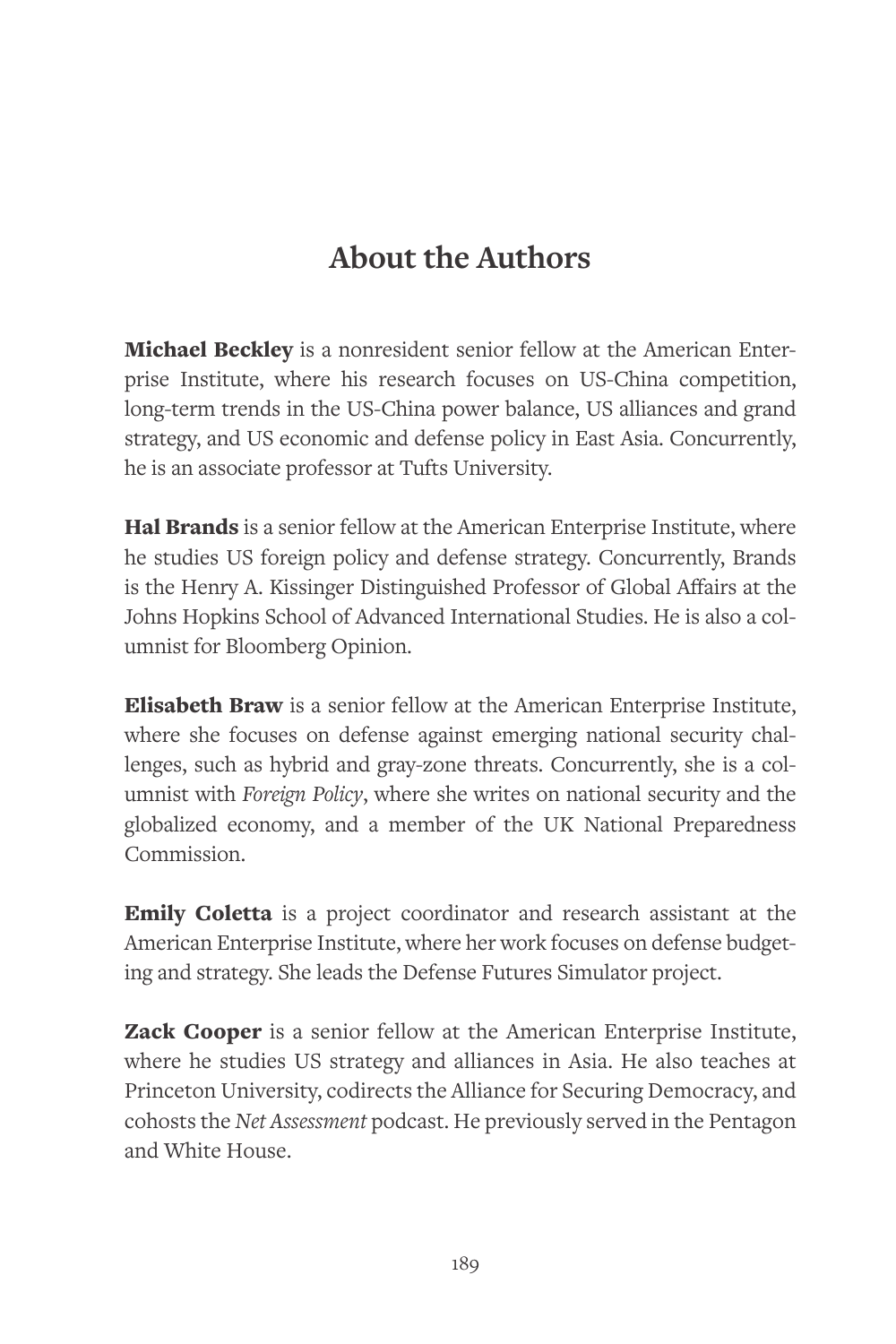**Giselle Donnelly** is a senior fellow in defense and national security at the American Enterprise Institute, where she focuses on national security and military strategy, operations, programs, and defense budgets.

**Mackenzie Eaglen** is a senior fellow at the American Enterprise Institute, where she works on defense strategy, defense budgets, and military readiness.

John G. Ferrari is a nonresident senior fellow at the American Enterprise Institute and the former director of program analysis and evaluation for the US Army. He is a retired US Army major general.

**Olivia Garard** is a research contributor for the American Enterprise Institute. She served as an active-duty officer in the US Marine Corps from 2014 to 2020 and holds a master's degree in war studies from King's College London and an undergraduate degree in philosophy from Princeton University. She is currently attending St. John's College Graduate Institute. She recently published her first book, *An Annotated Guide to Tactics: Carl von Clausewitz's Theory of the Combat* (Marine Corps University Press, 2021), and she tweets at @teaandtactics.

**Sheena Chestnut Greitens** is a Jeane Kirkpatrick Visiting Fellow at the American Enterprise Institute, where she focuses on China and East Asia, Indo-Pacific security, and authoritarianism and democracy in Asia. Concurrently, she is a tenured associate professor at the Lyndon B. Johnson School of Public Affairs at the University of Texas at Austin and director of the Asia Policy Program at the Clements Center for National Security and the Strauss Center for International Security and Law. She is currently writing a book on how internal security considerations shape Chinese grand strategy.

Klon Kitchen is a senior fellow at the American Enterprise Institute, where he focuses on the intersection of national security and defense technologies and innovation. Through his research, he works to understand and explain how emerging technologies are shaping modern statecraft, intelligence, and warfighting while focusing on cybersecurity, artificial intelligence, robotics, and quantum sciences.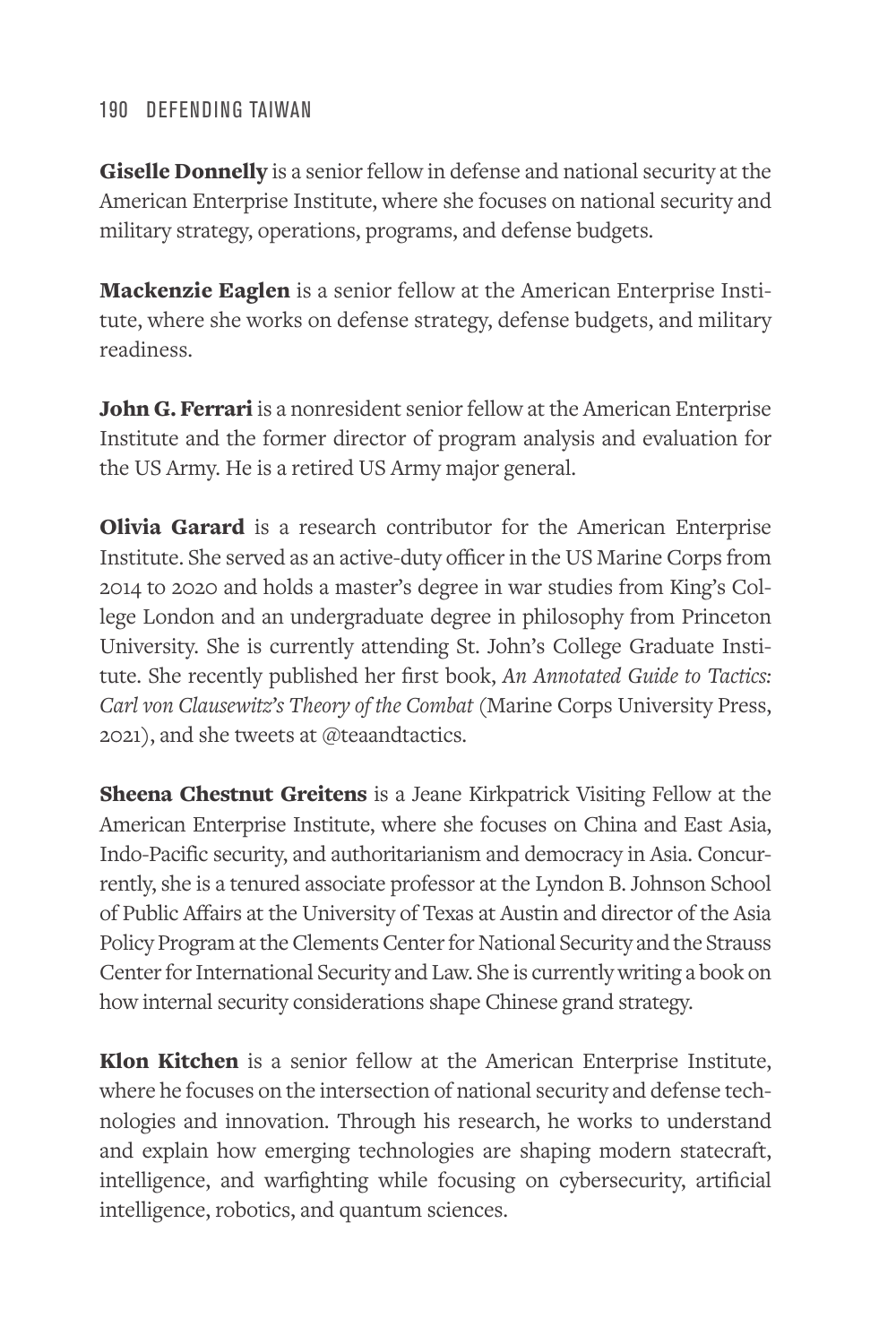Elaine McCusker is a senior fellow at the American Enterprise Institute, where she focuses on defense strategy, budget, and innovation; the US military; and national security. She previously served as deputy and then acting under secretary of defense (comptroller) from August 2017 to June 2020.

Michael Rubin is a senior fellow at the American Enterprise Institute.

**Kori Schake** is a senior fellow and the director of Foreign and Defense Policy studies at the American Enterprise Institute.

Allison Schwartz is a research and communications associate at the American Enterprise Institute. She is also a master's student in Georgetown's Security Studies Program.

Paul Wolfowitz is a senior fellow at the American Enterprise Institute, where he works on development and national security issues, and a distinguished visiting fellow at the Hoover Institution.